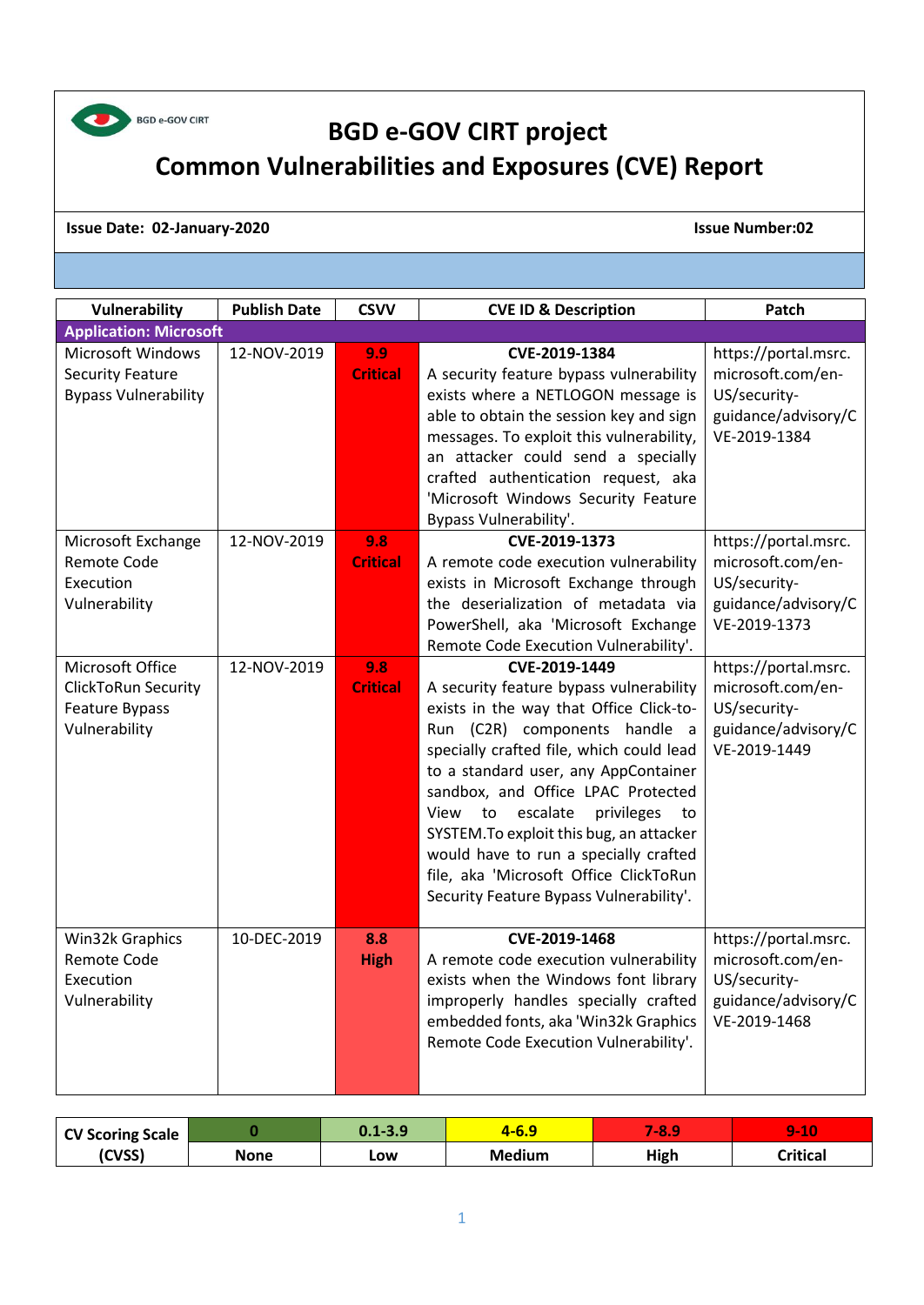| Vulnerability                                                             | <b>Publish Date</b> | <b>CSVV</b>        | <b>CVE ID &amp; Description</b>                                                                                                                                                                                                                                                                                                              |                                                                                                  | Patch                                                                                            |
|---------------------------------------------------------------------------|---------------------|--------------------|----------------------------------------------------------------------------------------------------------------------------------------------------------------------------------------------------------------------------------------------------------------------------------------------------------------------------------------------|--------------------------------------------------------------------------------------------------|--------------------------------------------------------------------------------------------------|
| OpenType Font<br><b>Parsing Remote</b><br>Code Execution<br>Vulnerability | 10-NOV-2019         | 8.8<br><b>High</b> | CVE-2019-1456<br>A remote code execution vulnerability<br>exists in Microsoft Windows when the<br>Windows Adobe Type Manager Library<br>improperly handles specially crafted<br>OpenType fonts, aka 'OpenType Font<br>Parsing<br>Remote<br>Code<br>Vulnerability'.                                                                           | https://portal.msrc.<br>microsoft.com/en-<br>US/security-<br>guidance/advisory/C<br>VE-2019-1456 |                                                                                                  |
| Win32k Graphics<br><b>Remote Code</b><br>Execution<br>Vulnerability       | 12-NOV-2019         | 8.8<br><b>High</b> | CVE-2019-1441<br>A remote code execution vulnerability<br>exists when the Windows font library<br>improperly handles specially crafted<br>embedded fonts, aka 'Win32k Graphics<br>Remote Code Execution Vulnerability'.                                                                                                                      |                                                                                                  | https://portal.msrc.<br>microsoft.com/en-<br>US/security-<br>guidance/advisory/C<br>VE-2019-1441 |
| Windows Hyper-V<br><b>Remote Code</b><br>Execution<br>Vulnerability       | 10-DEC-2019         | 8.2<br><b>High</b> | CVE-2019-1471<br>A remote code execution vulnerability<br>exists when Windows Hyper-V on a<br>host server fails to properly validate<br>input from an authenticated user on a<br>guest operating system, aka 'Windows<br>Hyper-V Remote Code<br>Vulnerability'                                                                               | Execution                                                                                        | https://portal.msrc.<br>microsoft.com/en-<br>US/security-<br>guidance/advisory/C<br>VE-2019-1471 |
| NetLogon Security<br>Feature Bypass<br>Vulnerability                      | 12-DEC-2019         | 8.1<br><b>High</b> | CVE-2019-1424<br>A security feature bypass vulnerability<br>when<br>Windows<br>exists<br>improperly<br>handles<br>communications<br>'NetLogon Security Feature<br>Vulnerability'.                                                                                                                                                            | Netlogon<br>secure<br>$\mathsf{a}$<br>channel,<br>aka<br><b>Bypass</b>                           | https://portal.msrc.<br>microsoft.com/en-<br>US/security-<br>guidance/advisory/C<br>VE-2019-1424 |
| <b>Windows OLE</b><br>Remote Code<br>Execution<br>Vulnerability           | 10-DEC-2019         | 7.8<br><b>High</b> | CVE-2019-1484<br>A remote code execution vulnerability<br>exists when Microsoft Windows OLE<br>fails to properly validate user input, aka<br>'Windows OLE Remote Code Execution<br>Vulnerability'.                                                                                                                                           |                                                                                                  | https://portal.msrc.<br>microsoft.com/en-<br>US/security-<br>guidance/advisory/C<br>VE-2019-1484 |
| <b>Windows Elevation</b><br>of Privilege<br>Vulnerability                 | 10-DEC-2019         | 7.8<br><b>High</b> | CVE-2019-1476<br>https://portal.msrc.<br>microsoft.com/en-<br>An elevation of privilege vulnerability<br>US/security-<br>when<br>Windows<br>exists<br>AppX<br>Service<br>(AppXSVC)<br>guidance/advisory/C<br>Deployment<br>VE-2019-1476<br>improperly handles hard links, aka<br>'Windows<br>Elevation<br>of<br>Privilege<br>Vulnerability'. |                                                                                                  |                                                                                                  |
| <b>CV Scoring Scale</b>                                                   | $\bf{0}$            | $0.1 - 3.9$        | $4 - 6.9$                                                                                                                                                                                                                                                                                                                                    | $7 - 8.9$                                                                                        | $9 - 10$                                                                                         |
| (CVSS)                                                                    | <b>None</b>         | Low                | <b>Medium</b>                                                                                                                                                                                                                                                                                                                                | High                                                                                             | <b>Critical</b>                                                                                  |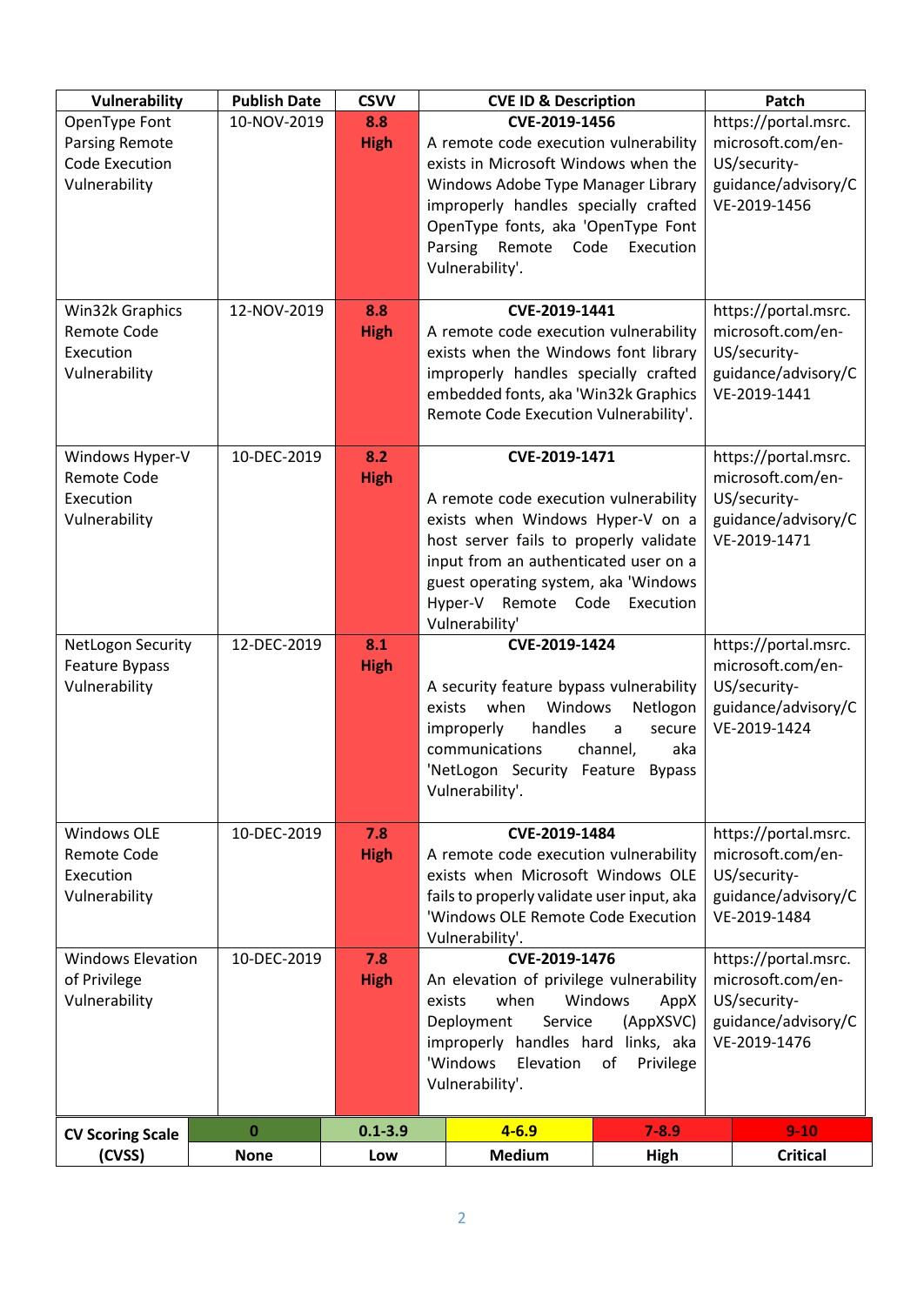| <b>Vulnerability</b>       | <b>Publish Date</b> | <b>CSVV</b> |                                                                           | <b>CVE ID &amp; Description</b>                                                  |                 | Patch                               |
|----------------------------|---------------------|-------------|---------------------------------------------------------------------------|----------------------------------------------------------------------------------|-----------------|-------------------------------------|
| <b>Windows Elevation</b>   | 10-DEC-2019         | 7.8         |                                                                           | CVE-2019-1483                                                                    |                 | https://portal.msrc.                |
| of Privilege               |                     | <b>High</b> |                                                                           | An elevation of privilege vulnerability                                          |                 | microsoft.com/en-                   |
| Vulnerability              |                     |             | exists when the Windows AppX<br>Deployment Server improperly handles      |                                                                                  |                 | US/security-                        |
|                            |                     |             |                                                                           |                                                                                  |                 | guidance/advisory/C                 |
|                            |                     |             |                                                                           | junctions. To exploit this vulnerability,                                        |                 | VE-2019-1483                        |
|                            |                     |             |                                                                           | an attacker would first have to gain<br>execution on the victim system, aka      |                 |                                     |
|                            |                     |             |                                                                           | 'Windows<br>Elevation                                                            | of<br>Privilege |                                     |
|                            |                     |             |                                                                           | Vulnerability'.                                                                  |                 |                                     |
| Windows COM                | 10-DEC-2019         | 7.8         |                                                                           | CVE-2019-1478                                                                    |                 | https://portal.msrc.                |
| Server Elevation of        |                     | <b>High</b> |                                                                           |                                                                                  |                 | microsoft.com/en-                   |
| Privilege                  |                     |             |                                                                           | An elevation of privilege vulnerability                                          |                 | US/security-                        |
| Vulnerability              |                     |             |                                                                           | exists when Windows improperly                                                   |                 | guidance/advisory/C                 |
|                            |                     |             |                                                                           | handles COM object creation, aka                                                 |                 | VE-2019-1478                        |
|                            |                     |             |                                                                           | 'Windows COM Server Elevation of                                                 |                 |                                     |
|                            |                     |             |                                                                           | Privilege Vulnerability'.                                                        |                 |                                     |
| Microsoft                  | 10-DEC-2019         | 7.8         |                                                                           | CVE-2019-1462                                                                    |                 | https://portal.msrc.                |
| <b>PowerPoint Remote</b>   |                     | <b>High</b> |                                                                           |                                                                                  |                 | microsoft.com/en-                   |
| Code Execution             |                     |             |                                                                           | A remote code execution vulnerability                                            |                 | US/security-                        |
| Vulnerability              |                     |             | exists                                                                    | Microsoft<br>in                                                                  | PowerPoint      | guidance/advisory/C                 |
|                            |                     |             |                                                                           | software when the software fails to<br>properly handle objects in memory,        |                 | VE-2019-1462                        |
|                            |                     |             |                                                                           | aka 'Microsoft PowerPoint Remote                                                 |                 |                                     |
|                            |                     |             |                                                                           | Code Execution Vulnerability'.                                                   |                 |                                     |
| Win32k Elevation of        | 10-DEC-2019         | 7.8         |                                                                           | CVE-2019-1458                                                                    |                 | https://portal.msrc.                |
| Privilege                  |                     | <b>High</b> |                                                                           | An elevation of privilege vulnerability                                          |                 | microsoft.com/en-                   |
| Vulnerability              |                     |             |                                                                           | exists in Windows when the Win32k                                                |                 | US/security-                        |
|                            |                     |             |                                                                           | component fails to properly handle                                               |                 | guidance/advisory/C                 |
|                            |                     |             |                                                                           | objects in memory, aka 'Win32k                                                   |                 | VE-2019-1458                        |
|                            |                     |             |                                                                           | Elevation of Privilege Vulnerability'.                                           |                 |                                     |
| Microsoft Excel            | 12-NOV-2019         | 7.8         |                                                                           | CVE-2019-1448                                                                    |                 | https://portal.msrc.                |
| <b>Remote Code</b>         |                     | <b>High</b> |                                                                           | A remote code execution vulnerability                                            |                 | microsoft.com/en-                   |
| Execution<br>Vulnerability |                     |             |                                                                           | exists in Microsoft Excel software when<br>the software fails to properly handle |                 | US/security-<br>guidance/advisory/C |
|                            |                     |             |                                                                           | objects in memory, aka 'Microsoft                                                |                 | VE-2019-1448                        |
|                            |                     |             | Excel                                                                     | Remote<br>Code                                                                   | Execution       |                                     |
|                            |                     |             |                                                                           | Vulnerability'.                                                                  |                 |                                     |
| <b>Microsoft Windows</b>   | 12-NOV-2019         | 7.8         |                                                                           | CVE-2019-1430                                                                    |                 | https://portal.msrc.                |
| <b>Media Foundation</b>    |                     | <b>High</b> |                                                                           | A remote code execution vulnerability                                            |                 | microsoft.com/en-                   |
| <b>Remote Code</b>         |                     |             | exists                                                                    | when<br>Windows                                                                  | Media           | US/security-                        |
| Execution                  |                     |             |                                                                           | Foundation improperly parses specially                                           |                 | guidance/advisory/C                 |
| Vulnerability              |                     |             | crafted QuickTime media files. An                                         |                                                                                  |                 | VE-2019-1430                        |
|                            |                     |             | attacker who successfully exploited                                       |                                                                                  |                 |                                     |
|                            |                     |             | this vulnerability could gain the same                                    |                                                                                  |                 |                                     |
|                            |                     |             | user rights as the local user, aka<br>'Microsoft Windows Media Foundation |                                                                                  |                 |                                     |
|                            |                     |             |                                                                           | Remote Code Execution Vulnerability'.                                            |                 |                                     |
|                            |                     |             |                                                                           |                                                                                  |                 |                                     |
| <b>CV Scoring Scale</b>    | $\bf{0}$            | $0.1 - 3.9$ |                                                                           | $4 - 6.9$                                                                        | $7 - 8.9$       | $9 - 10$                            |
| (CVSS)                     | <b>None</b>         | Low         |                                                                           | <b>Medium</b>                                                                    | High            | <b>Critical</b>                     |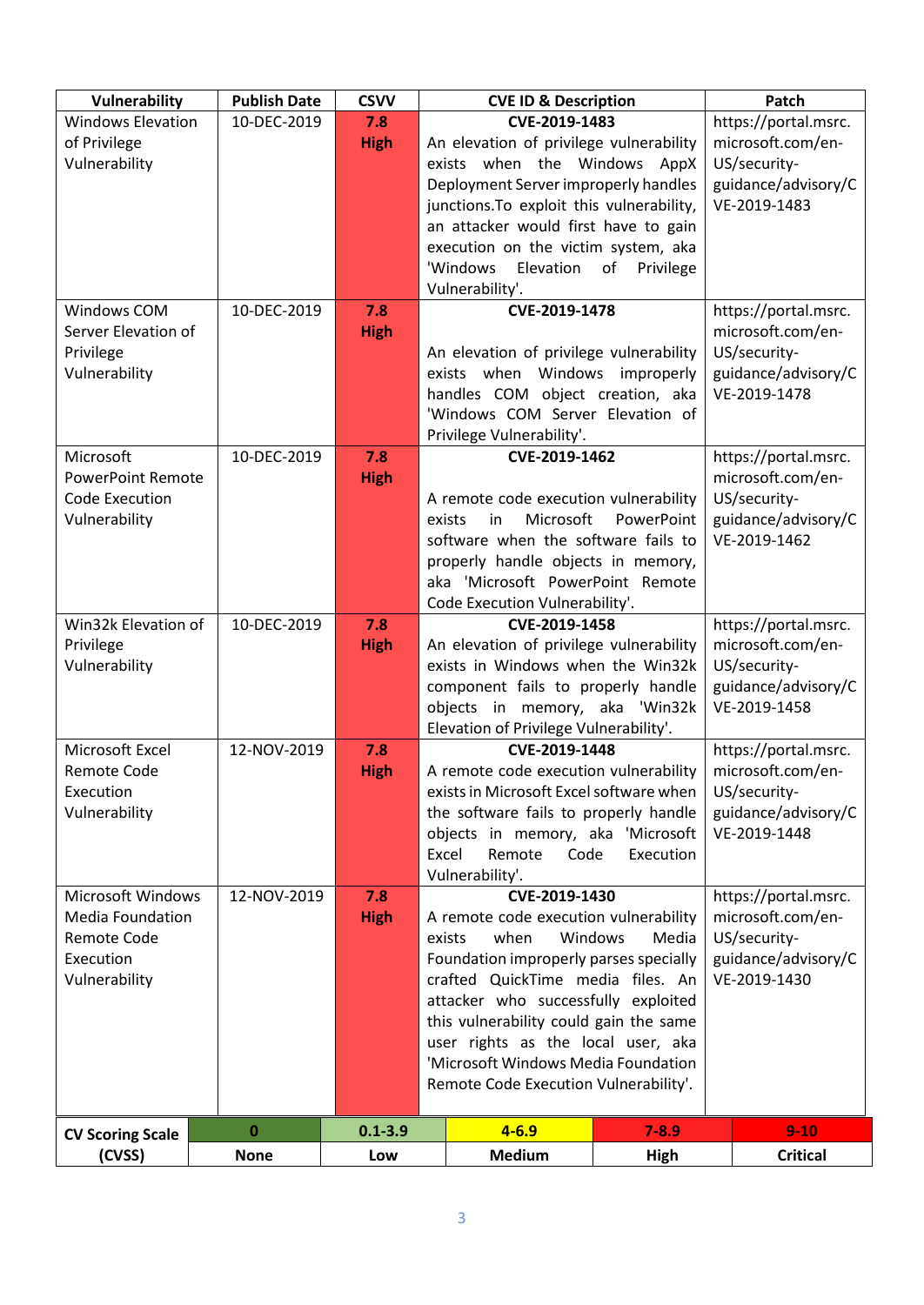| Vulnerability                 | <b>Publish Date</b> | <b>CSVV</b> | <b>CVE ID &amp; Description</b>                                                   | Patch                                     |
|-------------------------------|---------------------|-------------|-----------------------------------------------------------------------------------|-------------------------------------------|
| <b>Windows Elevation</b>      | 12-NOV-2019         | 7.8         | CVE-2019-1423                                                                     | https://portal.msrc.                      |
| of Privilege                  |                     | <b>High</b> | An elevation of privilege vulnerability                                           | microsoft.com/en-                         |
| Vulnerability                 |                     |             | the<br>that<br>exists<br>in<br>way<br>the                                         | US/security-                              |
|                               |                     |             | StartTileData.dll handles file creation in                                        | guidance/advisory/C                       |
|                               |                     |             | protected locations, aka 'Windows                                                 | VE-2019-1423                              |
|                               |                     |             | Elevation of Privilege Vulnerability'.                                            |                                           |
| <b>Scripting Engine</b>       | 12-NOV-2019         | 7.8         | CVE-2019-1429                                                                     | https://portal.msrc.                      |
| <b>Memory Corruption</b>      |                     | <b>High</b> | A remote code execution vulnerability                                             | microsoft.com/en-                         |
| Vulnerability                 |                     |             | exists in the way that the scripting                                              | US/security-                              |
|                               |                     |             | engine handles objects in memory in                                               | guidance/advisory/C                       |
|                               |                     |             | Internet Explorer, aka 'Scripting Engine                                          | VE-2019-1429                              |
|                               |                     |             | Memory Corruption Vulnerability'.                                                 |                                           |
| Windows Installer             | 12-NOV-2019         | 7.8         | CVE-2019-1415                                                                     | https://portal.msrc.                      |
| <b>Elevation of Privilege</b> |                     | <b>High</b> | An elevation of privilege vulnerability                                           | microsoft.com/en-                         |
| Vulnerability                 |                     |             | exists in Windows Installer because of                                            | US/security-                              |
|                               |                     |             | the way Windows Installer handles                                                 | guidance/advisory/C                       |
|                               |                     |             | filesystem<br>certain<br>operations.To                                            | VE-2019-1415                              |
|                               |                     |             | exploit the vulnerability, an attacker                                            |                                           |
|                               |                     |             | would require unprivileged execution                                              |                                           |
|                               |                     |             | on the victim system, aka 'Windows                                                |                                           |
|                               |                     |             | Installer<br>Elevation<br>of<br>Privilege                                         |                                           |
|                               |                     |             | Vulnerability'.                                                                   |                                           |
| <b>Windows Graphics</b>       | 12-NOV-2019         | 7.8         | CVE-2019-1407                                                                     | https://portal.msrc.                      |
| Component                     |                     | <b>High</b> | An elevation of privilege vulnerability                                           | microsoft.com/en-                         |
| <b>Elevation of Privilege</b> |                     |             | exists when the Windows Graphics                                                  | US/security-                              |
| Vulnerability                 |                     |             | Component<br>handles<br>improperly                                                | guidance/advisory/C                       |
|                               |                     |             | objects in memory, aka 'Windows                                                   | VE-2019-1407                              |
|                               |                     |             | Graphics Component Elevation of                                                   |                                           |
| <b>Windows UPnP</b>           |                     |             | Privilege Vulnerability'.                                                         |                                           |
| Service Elevation of          | 12-NOV-2019         | 7.8         | CVE-2019-1405                                                                     | https://portal.msrc.<br>microsoft.com/en- |
|                               |                     | <b>High</b> | An elevation of privilege vulnerability                                           |                                           |
| Privilege                     |                     |             | exists when the Windows Universal                                                 | US/security-                              |
| Vulnerability                 |                     |             | Plug<br>(UPnP)<br>Play<br>service<br>and<br>improperly<br>allows<br>COM<br>object | guidance/advisory/C<br>VE-2019-1405       |
|                               |                     |             | creation, aka 'Windows UPnP Service                                               |                                           |
|                               |                     |             | Elevation of Privilege Vulnerability'.                                            |                                           |
| Remote Desktop                | 10-DEC-2019         | 7.5         | CVE-2019-1489                                                                     | https://portal.msrc.                      |
| <b>Protocol Information</b>   |                     | <b>High</b> | An information disclosure vulnerability                                           | microsoft.com/en-                         |
| Disclosure                    |                     |             | exists when the Windows Remote                                                    | US/security-                              |
| Vulnerability                 |                     |             | Desktop Protocol (RDP) fails to                                                   | guidance/advisory/C                       |
|                               |                     |             | properly handle objects in memory. An                                             | VE-2019-1489                              |
|                               |                     |             | attacker who successfully exploited                                               |                                           |
|                               |                     |             | vulnerability<br>could<br>this<br>obtain                                          |                                           |
|                               |                     |             | information to further compromise the                                             |                                           |
|                               |                     |             | user's system.                                                                    |                                           |
|                               |                     |             | To exploit this vulnerability, an attacker                                        |                                           |
|                               |                     |             | would have to connect remotely to an                                              |                                           |

| <b>CV Scoring Scale</b> |      | $0.1 - 3.9$ | -0.3          | 48.  | $\overline{A}$<br><b>TIL</b><br>. . |
|-------------------------|------|-------------|---------------|------|-------------------------------------|
| (CVSS)                  | None | LOW         | <b>Medium</b> | High | `ritical                            |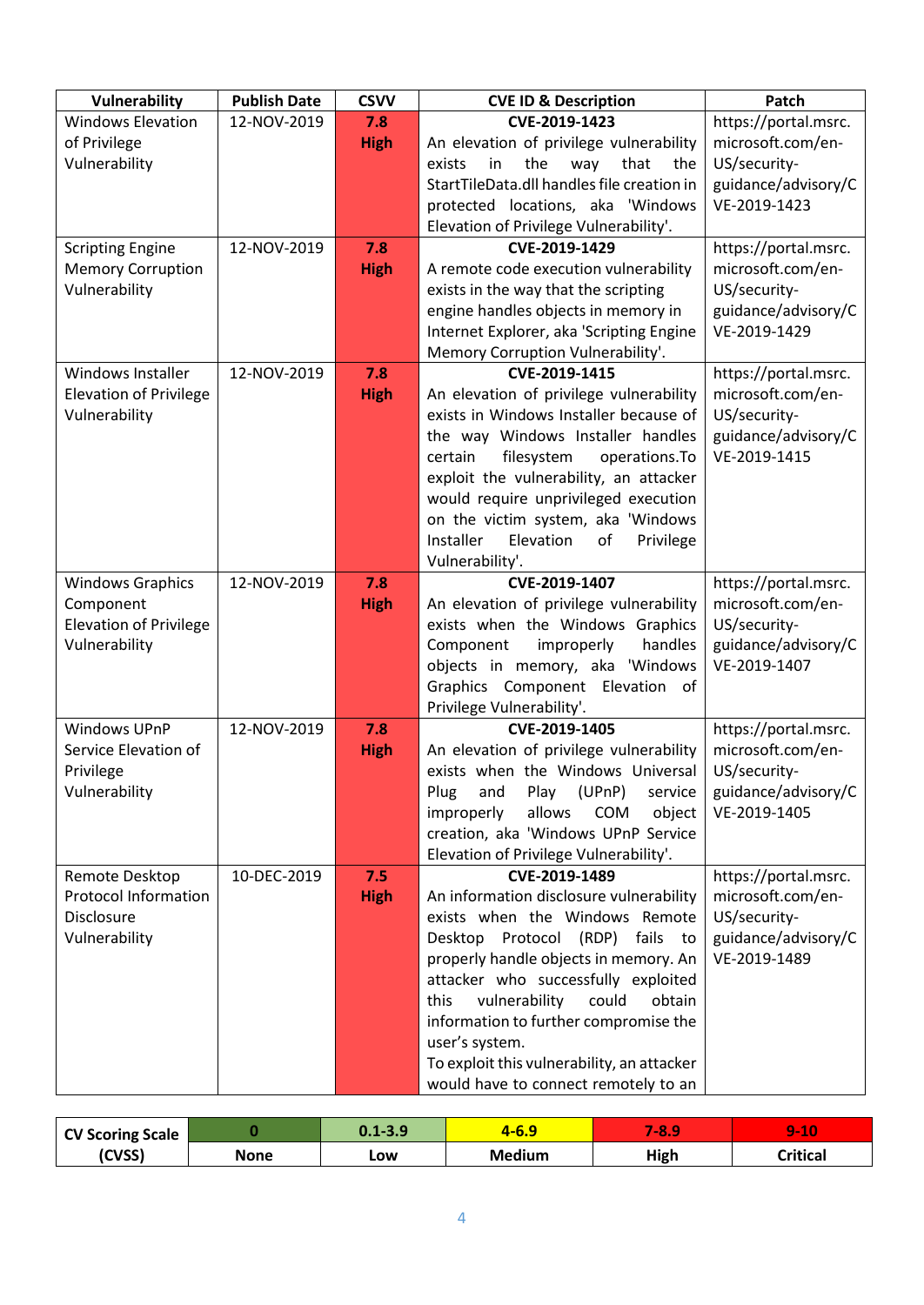| Vulnerability                                                                                                                                                                      | <b>Publish Date</b> | <b>CSVV</b>          | <b>CVE ID &amp; Description</b>                                                                                                                                                                                                                                                                                                                                                                                                                                                       | Patch                                                                                              |
|------------------------------------------------------------------------------------------------------------------------------------------------------------------------------------|---------------------|----------------------|---------------------------------------------------------------------------------------------------------------------------------------------------------------------------------------------------------------------------------------------------------------------------------------------------------------------------------------------------------------------------------------------------------------------------------------------------------------------------------------|----------------------------------------------------------------------------------------------------|
|                                                                                                                                                                                    |                     |                      | affected system and run a specially<br>crafted application.                                                                                                                                                                                                                                                                                                                                                                                                                           |                                                                                                    |
| <b>VBScript Remote</b><br>Code Execution<br>Vulnerability                                                                                                                          | 10-DEC-2019         | 7.5<br><b>High</b>   | CVE-2019-1485<br>A remote code execution vulnerability<br>exists in the way that the VBScript<br>engine handles objects in memory, aka<br>'VBScript Remote Code Execution<br>Vulnerability'.                                                                                                                                                                                                                                                                                          | https://portal.msrc.<br>microsoft.com/en-<br>US/security-<br>guidance/advisory/C<br>VE-2019-1485   |
| <b>Application: McAfee</b>                                                                                                                                                         |                     |                      |                                                                                                                                                                                                                                                                                                                                                                                                                                                                                       |                                                                                                    |
| <b>McAfee Client Proxy</b><br>update fixes Web<br>Gateway bypass<br>vulnerability                                                                                                  | 13-NOV-2019         | 8.6<br><b>High</b>   | CVE-2019-3654<br>Authentication Bypass vulnerability in<br>the Microsoft Windows client in<br>McAfee Client Proxy (MCP) prior to<br>3.0.0 allows local user to bypass<br>scanning of web traffic and gain access<br>to blocked sites for a short period of<br>time via generating an authorization<br>key on the client which should only be<br>generated<br>network<br>the<br>by<br>administrator.                                                                                   | https://kc.mcafee.c<br>om/corporate/index<br>?page=content&id=<br>SB10305                          |
| <b>McAfee Total</b><br>Protection, McAfee<br>Anti-Virus Plus, and<br>McAfee Internet<br>Security version<br>16.0.R22 Refresh 1<br>fixes a privilege<br>escalation<br>vulnerability | 13-NOV-2019         | 6.7<br><b>Medium</b> | CVE-2019-3654<br>McAfee Total Protection, McAfee Anti-<br>Virus Plus, and McAfee Internet<br>Security version 16.0.R22 Refresh 1<br>fixes a privilege escalation vulnerability<br>A Privilege Escalation vulnerability in<br>the Microsoft Windows client in<br>McAfee Total Protection 16.0.R22 and<br>allows administrators<br>earlier<br>to:<br>execute arbitrary code via carefully<br>placing malicious files in specific<br>locations protected by administrator<br>permission. | https://service.mcaf<br>ee.com/webcenter/<br>portal/cp/home/arti<br>cleview?articleId=TS<br>102984 |

| <b>CV Scoring Scale</b> |      | $0.1 - 3.9$ | -0.3          | 48.  | $\sim$<br><b>Second</b><br>. L U |
|-------------------------|------|-------------|---------------|------|----------------------------------|
| (CVSS)                  | None | LOW         | <b>Medium</b> | High | <b>Critical</b>                  |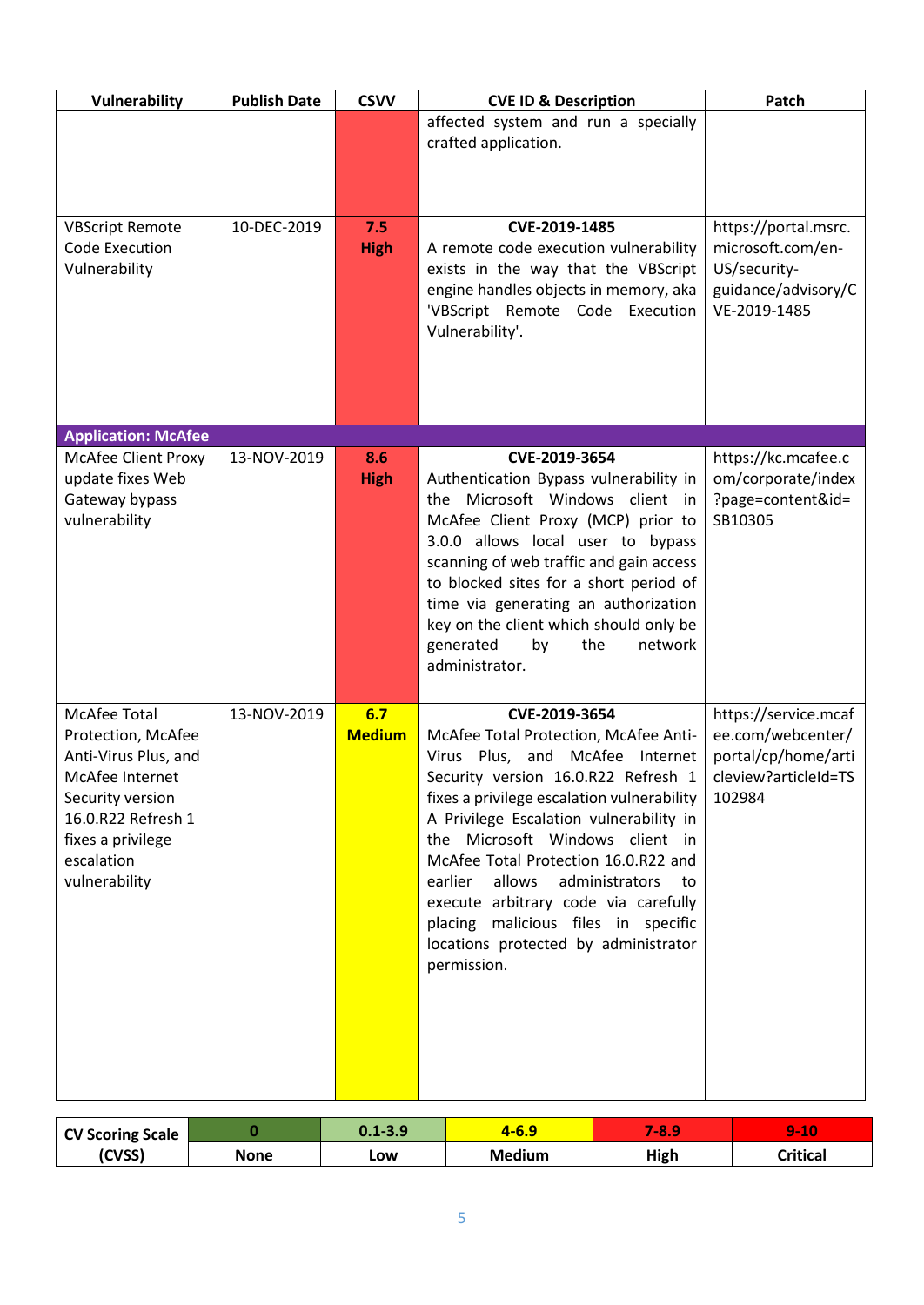| Vulnerability                                                                                                                              | <b>Publish Date</b> | <b>CSVV</b>            |                                                                                                                                                                                                                                                                                                                                                                                                                                                                                                                                                                                                                                                                                                                                                                                                                                                                | <b>CVE ID &amp; Description</b>                                                                                                                                                                                                                                                                                                                                                                                                                                                                                                                                                                                                                                                                           |                                                                                                                          | Patch                                                                                                                           |
|--------------------------------------------------------------------------------------------------------------------------------------------|---------------------|------------------------|----------------------------------------------------------------------------------------------------------------------------------------------------------------------------------------------------------------------------------------------------------------------------------------------------------------------------------------------------------------------------------------------------------------------------------------------------------------------------------------------------------------------------------------------------------------------------------------------------------------------------------------------------------------------------------------------------------------------------------------------------------------------------------------------------------------------------------------------------------------|-----------------------------------------------------------------------------------------------------------------------------------------------------------------------------------------------------------------------------------------------------------------------------------------------------------------------------------------------------------------------------------------------------------------------------------------------------------------------------------------------------------------------------------------------------------------------------------------------------------------------------------------------------------------------------------------------------------|--------------------------------------------------------------------------------------------------------------------------|---------------------------------------------------------------------------------------------------------------------------------|
| <b>Application: Cisco</b>                                                                                                                  |                     |                        |                                                                                                                                                                                                                                                                                                                                                                                                                                                                                                                                                                                                                                                                                                                                                                                                                                                                |                                                                                                                                                                                                                                                                                                                                                                                                                                                                                                                                                                                                                                                                                                           |                                                                                                                          |                                                                                                                                 |
| <b>Cisco Prime</b><br>Infrastructure and<br>Evolved<br>Programmable<br>Network Manager<br><b>Remote Code</b><br>Execution<br>Vulnerability | 06-NOV-2019         | 9.8<br><b>CRITICAL</b> | An                                                                                                                                                                                                                                                                                                                                                                                                                                                                                                                                                                                                                                                                                                                                                                                                                                                             | CVE-2019-15958<br>A vulnerability in the REST API of Cisco<br>Prime Infrastructure (PI) and Cisco<br>Programmable<br>Evolved<br>Manager (EPNM) could<br>unauthenticated remote attacker to<br>execute arbitrary code with root<br>privileges on the underlying operating<br>The<br>vulnerability<br>system.<br>because affected devices with the High<br>Availability (HA) feature enabled do<br>not properly perform input validation.<br>attacker could<br>vulnerability by uploading a malicious<br>file to either the HA active or standby<br>device. A successful exploit could allow<br>the attacker to execute arbitrary code<br>with root-level privileges on the<br>underlying operating system. | https://tools.cisco.c<br>om/security/center/<br>content/CiscoSecuri<br>tyAdvisory/cisco-sa-<br>20191106-pi-epn-<br>codex |                                                                                                                                 |
| Cisco Web Security<br>Appliance<br><b>Unauthorized Device</b><br><b>Reset Vulnerability</b>                                                | 06-NOV-2019         | 8.8<br><b>High</b>     | CVE-2019-15956<br>A vulnerability in the web management<br>interface of Cisco AsyncOS Software for<br>Cisco Web Security Appliance (WSA)<br>could allow an authenticated, remote<br>attacker to perform an unauthorized<br>system reset on an affected device. The<br>vulnerability is due to improper<br>authorization controls for a specific<br>URL in the web management interface.<br>could<br>attacker<br>exploit<br>this<br>An<br>vulnerability by sending a crafted HTTP<br>request to an affected device. A<br>successful exploit could have a twofold<br>impact: the attacker could either<br>change the administrator password,<br>gaining privileged access, or reset the<br>network configuration details, causing<br>a denial of service (DoS) condition. In<br>both scenarios, manual intervention is<br>required to restore normal operations. |                                                                                                                                                                                                                                                                                                                                                                                                                                                                                                                                                                                                                                                                                                           |                                                                                                                          | https://tools.cisco.c<br>om/security/center/<br>content/CiscoSecuri<br>tyAdvisory/cisco-sa-<br>20191106-wsa-<br>unauth-devreset |
| <b>Cisco TelePresence</b><br>Collaboration<br>Endpoint,<br>TelePresence Codec,<br>and RoomOS                                               | 06-NOV-2019         | 8.8<br><b>High</b>     | CVE-2019-15288<br>A vulnerability in the CLI of Cisco<br>TelePresence Collaboration Endpoint<br>(CE), Cisco TelePresence Codec (TC),<br>and Cisco RoomOS Software could                                                                                                                                                                                                                                                                                                                                                                                                                                                                                                                                                                                                                                                                                        |                                                                                                                                                                                                                                                                                                                                                                                                                                                                                                                                                                                                                                                                                                           |                                                                                                                          | https://tools.cisco.c<br>om/security/center/<br>content/CiscoSecuri<br>tyAdvisory/cisco-sa-                                     |
| <b>CV Scoring Scale</b>                                                                                                                    | 0                   | $0.1 - 3.9$            |                                                                                                                                                                                                                                                                                                                                                                                                                                                                                                                                                                                                                                                                                                                                                                                                                                                                | $4 - 6.9$                                                                                                                                                                                                                                                                                                                                                                                                                                                                                                                                                                                                                                                                                                 | $7 - 8.9$                                                                                                                | $9 - 10$                                                                                                                        |
| (CVSS)                                                                                                                                     | <b>None</b>         | Low                    |                                                                                                                                                                                                                                                                                                                                                                                                                                                                                                                                                                                                                                                                                                                                                                                                                                                                | <b>Medium</b>                                                                                                                                                                                                                                                                                                                                                                                                                                                                                                                                                                                                                                                                                             | <b>High</b>                                                                                                              | <b>Critical</b>                                                                                                                 |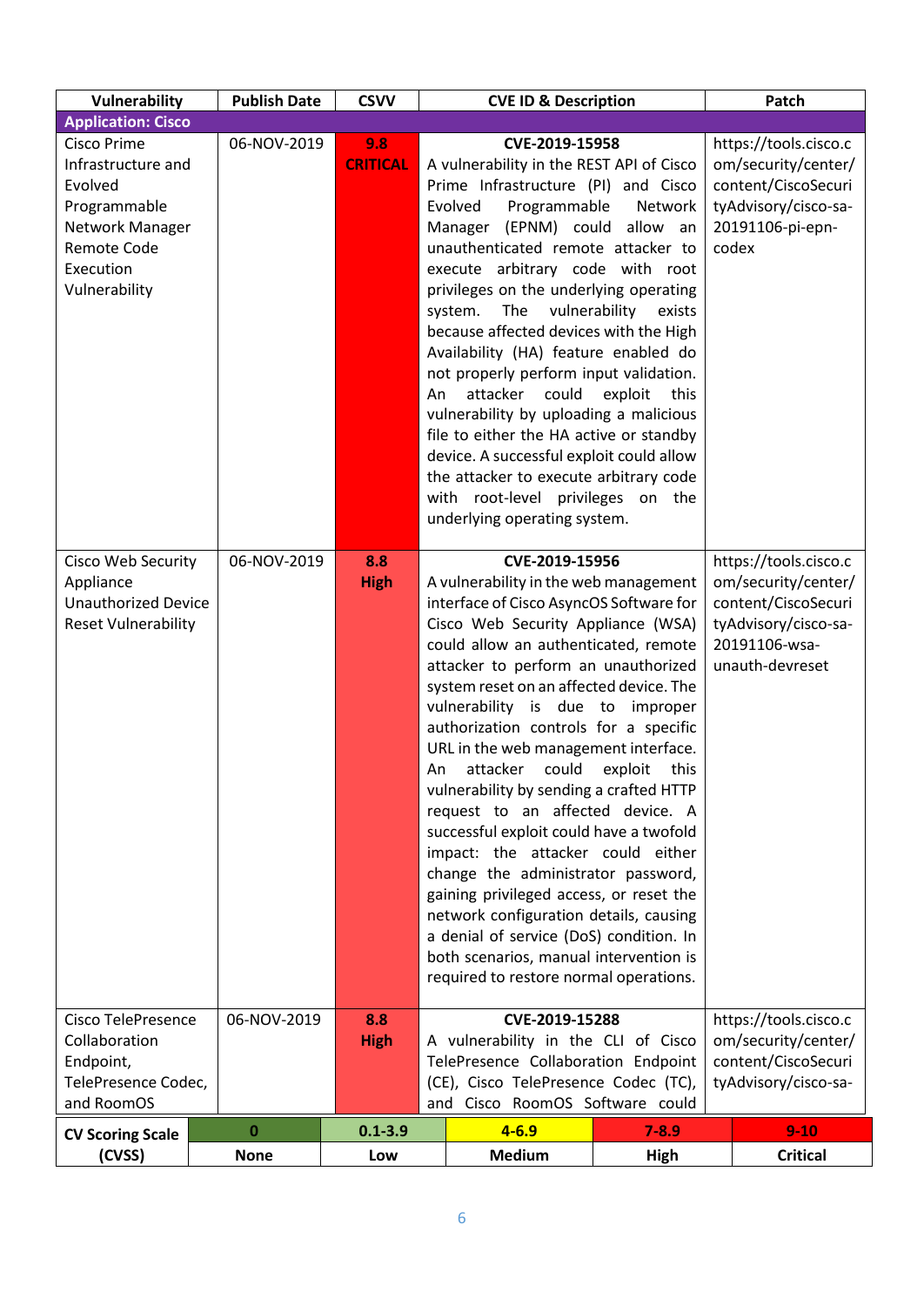| Vulnerability                                                                                                                       | <b>Publish Date</b> | <b>CSVV</b>        | <b>CVE ID &amp; Description</b>                                                                                                                                                                                                                                                                                                                                                                                                                                                                                                                                                                                                                                                                      | Patch                                                                                                                  |
|-------------------------------------------------------------------------------------------------------------------------------------|---------------------|--------------------|------------------------------------------------------------------------------------------------------------------------------------------------------------------------------------------------------------------------------------------------------------------------------------------------------------------------------------------------------------------------------------------------------------------------------------------------------------------------------------------------------------------------------------------------------------------------------------------------------------------------------------------------------------------------------------------------------|------------------------------------------------------------------------------------------------------------------------|
| Software Privilege<br>Escalation<br>Vulnerability                                                                                   |                     |                    | allow<br>authenticated,<br>remote<br>an<br>attacker to escalate privileges to an<br>unrestricted user of the restricted<br>shell. The vulnerability is due to<br>insufficient<br>input validation.<br>An<br>attacker could exploit this vulnerability<br>by including specific arguments when<br>opening an SSH connection to an<br>affected device. A successful exploit<br>could allow the attacker to gain<br>unrestricted<br>the<br>user<br>access<br>to<br>restricted shell of an affected device.                                                                                                                                                                                              | 20191106-telepres-<br>roomos-privesc                                                                                   |
| <b>Cisco Small Business</b><br>RV016, RV042,<br>RV042G, and RV082<br>Routers Arbitrary<br><b>Command Execution</b><br>Vulnerability | 06-NOV-2019         | 8.8<br><b>High</b> | CVE-2019-15271<br>A vulnerability in the web-based<br>management interface of certain Cisco<br>Small Business RV Series Routers could<br>allow<br>authenticated,<br>remote<br>an<br>attacker<br>arbitrary<br>to<br>execute<br>commands with root privileges. The<br>attacker must have either a valid<br>credential or an active session token.<br>The vulnerability is due to lack of input<br>validation of the HTTP payload. An<br>attacker could exploit this vulnerability<br>by sending a malicious HTTP request to<br>the web-based management interface<br>of the targeted device. A successful<br>exploit could allow the attacker to<br>execute<br>commands<br>with<br>root<br>privileges. | https://tools.cisco.c<br>om/security/center/<br>content/CiscoSecuri<br>tyAdvisory/cisco-sa-<br>20191106-sbrv-<br>cmd-x |
| <b>Cisco Unified</b><br>Communications<br>Manager SQL<br>Injection<br>Vulnerability                                                 | 20-NOV-2019         | 8.8<br><b>High</b> | CVE-2019-15972<br>A vulnerability in the web-based<br>management interface of Cisco Unified<br>Communications Manager could allow<br>an authenticated, remote attacker to<br>conduct SQL injection attacks on an<br>affected system. The vulnerability<br>web-based<br>because<br>the<br>exists<br>management interface<br>improperly<br>validates SQL values. An attacker could<br>exploit<br>this<br>vulnerability<br>by<br>authenticating to the application and<br>sending malicious requests to an<br>affected system. A successful exploit<br>could allow the attacker to modify                                                                                                               | https://tools.cisco.c<br>om/security/center/<br>content/CiscoSecuri<br>tyAdvisory/cisco-sa-<br>20191120-cucm-sql       |

| <b>CV Scoring Scale</b> |      | $0.1 - 3.9$ | 1-0.J         | <b>7-81</b> | <b>A</b><br>wa katika T<br>. . |
|-------------------------|------|-------------|---------------|-------------|--------------------------------|
| (CVSS)                  | None | Low         | <b>Medium</b> | High        | Critical                       |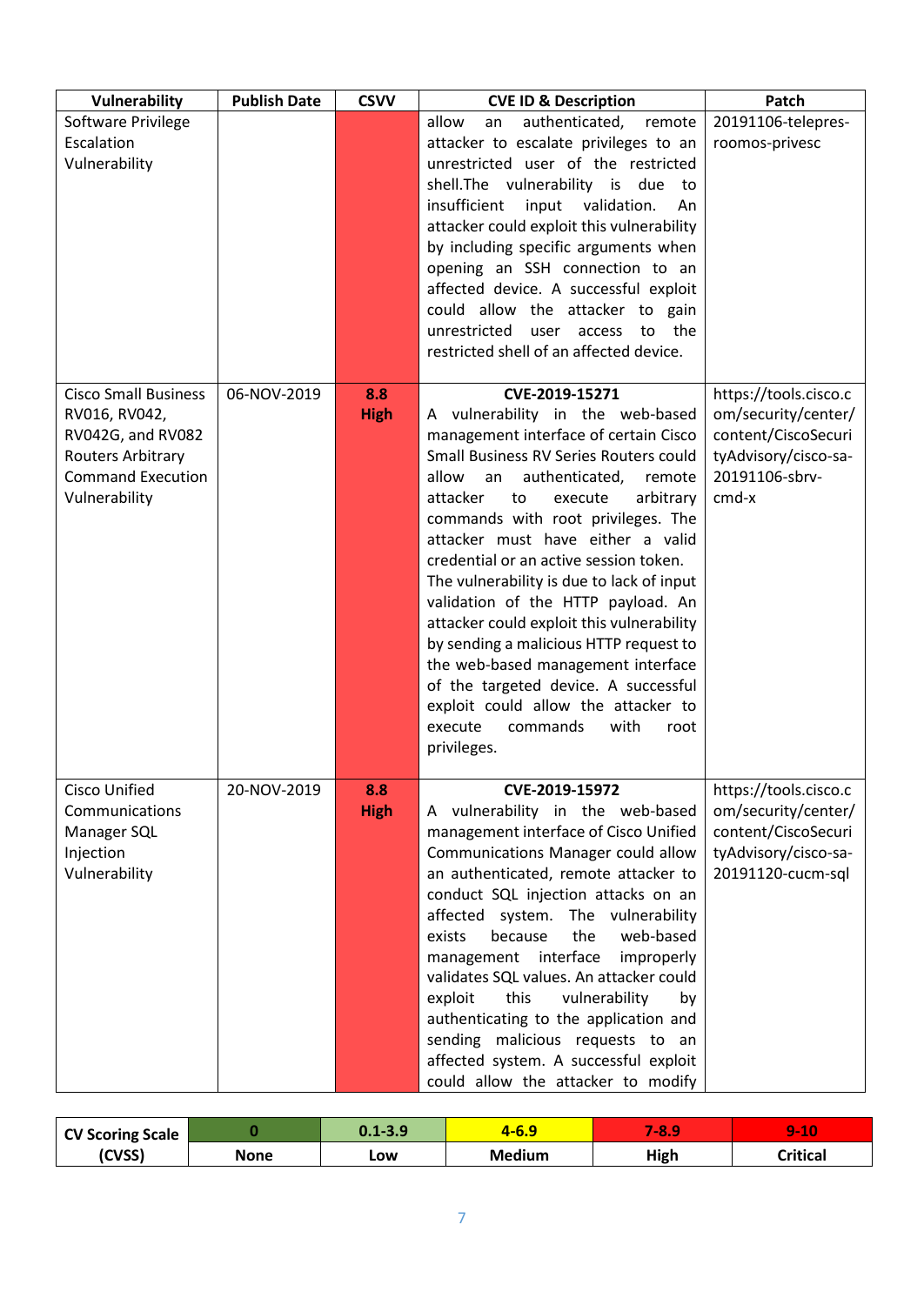| Vulnerability                                                                                                                        | <b>Publish Date</b> | <b>CSVV</b>          | <b>CVE ID &amp; Description</b>                                                                                                                                                                                                                                                                                                                                                                                                                                                                                                                                                                                                                                                                                                                            |                                                                                                                          | Patch                                                                                                                         |
|--------------------------------------------------------------------------------------------------------------------------------------|---------------------|----------------------|------------------------------------------------------------------------------------------------------------------------------------------------------------------------------------------------------------------------------------------------------------------------------------------------------------------------------------------------------------------------------------------------------------------------------------------------------------------------------------------------------------------------------------------------------------------------------------------------------------------------------------------------------------------------------------------------------------------------------------------------------------|--------------------------------------------------------------------------------------------------------------------------|-------------------------------------------------------------------------------------------------------------------------------|
|                                                                                                                                      |                     |                      | values on or return values from the                                                                                                                                                                                                                                                                                                                                                                                                                                                                                                                                                                                                                                                                                                                        |                                                                                                                          |                                                                                                                               |
|                                                                                                                                      |                     |                      | underlying database.                                                                                                                                                                                                                                                                                                                                                                                                                                                                                                                                                                                                                                                                                                                                       |                                                                                                                          |                                                                                                                               |
| Cisco Webex<br><b>Network Recording</b><br>Player and Cisco<br><b>Webex Player</b><br>Arbitrary Code<br>Execution<br>Vulnerabilities | 06-NOV-2019         | 7.8<br><b>HIGH</b>   | CVE-2019-15283<br>CVE-2019-15284<br>CVE-2019-15285<br>CVE-2019-15286<br>CVE-2019-15287<br>Multiple vulnerabilities in Cisco Webex<br>Network<br>Recording<br>Microsoft Windows and Cisco Webex<br>Player for Microsoft Windows could<br>allow an attacker to execute arbitrary<br>code on an affected<br>vulnerabilities exist due to insufficient<br>validation of certain elements with a<br>Webex recording stored in either the<br>Advanced Recording Format (ARF) or<br>the Webex Recording Format (WRF).<br>attacker could exploit these<br>An<br>vulnerabilities by sending a user a<br>malicious ARF or WRF file through a<br>attachment<br>link<br>or<br>email<br>persuading the user to open the file<br>with the affected software on the local | https://tools.cisco.c<br>om/security/center/<br>content/CiscoSecuri<br>tyAdvisory/cisco-sa-<br>20191106-webex-<br>player |                                                                                                                               |
|                                                                                                                                      |                     |                      | system. A successful exploit could<br>allow the attacker to execute arbitrary<br>code on the affected system with the                                                                                                                                                                                                                                                                                                                                                                                                                                                                                                                                                                                                                                      |                                                                                                                          |                                                                                                                               |
|                                                                                                                                      |                     |                      |                                                                                                                                                                                                                                                                                                                                                                                                                                                                                                                                                                                                                                                                                                                                                            |                                                                                                                          |                                                                                                                               |
| Cisco DNA Spaces:<br>Connector<br>Command Injection<br>Vulnerability                                                                 | 20-NOV-2019         | 6.7<br><b>MEDIUM</b> | privileges of the targeted user.<br>CVE-2019-15997<br>vulnerability in Cisco DNA Spaces:<br>could<br>allow<br>Connector<br>an<br>authenticated,<br>local<br>attacker<br>to<br>perform a command injection attack<br>and execute arbitrary commands on<br>the underlying operating system as<br>root.The vulnerability is due to<br>insufficient validation of arguments<br>passed to a specific CLI command. An<br>attacker could exploit this vulnerability<br>by including malicious input during the<br>execution of the affected command. A<br>successful exploit could allow the<br>attacker<br>execute<br>arbitrary<br>to<br>the<br>underlying<br>commands<br>on<br>operating system as root.                                                        |                                                                                                                          | https://tools.cisco.c<br>om/security/center/<br>content/CiscoSecuri<br>tyAdvisory/cisco-sa-<br>20191120-dna-cmd-<br>injection |
| <b>CV Scoring Scale</b>                                                                                                              | $\bf{0}$            | $0.1 - 3.9$          | $4 - 6.9$                                                                                                                                                                                                                                                                                                                                                                                                                                                                                                                                                                                                                                                                                                                                                  | $7 - 8.9$                                                                                                                | $9 - 10$                                                                                                                      |
| (CVSS)                                                                                                                               | <b>None</b>         | Low                  | <b>Medium</b>                                                                                                                                                                                                                                                                                                                                                                                                                                                                                                                                                                                                                                                                                                                                              | High                                                                                                                     | <b>Critical</b>                                                                                                               |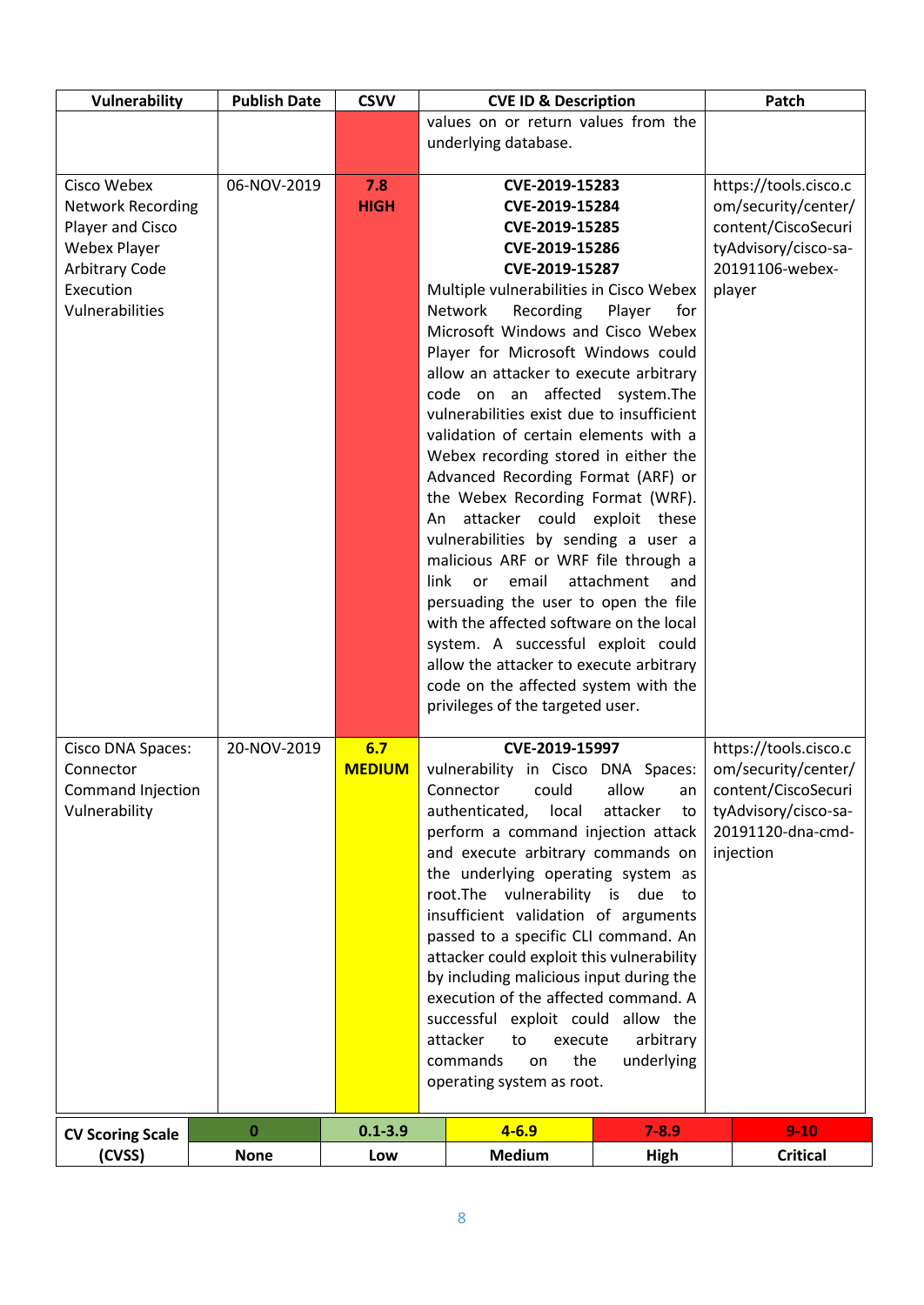| Vulnerability                                                                                                                                                                                                                                                                 | <b>Publish Date</b> | <b>CSVV</b>        | <b>CVE ID &amp; Description</b>                                                                                                                                                                                                                                                                                                                                                                                                                                                                                                                                                                                                                                             |                                                          | Patch                                                                                                       |
|-------------------------------------------------------------------------------------------------------------------------------------------------------------------------------------------------------------------------------------------------------------------------------|---------------------|--------------------|-----------------------------------------------------------------------------------------------------------------------------------------------------------------------------------------------------------------------------------------------------------------------------------------------------------------------------------------------------------------------------------------------------------------------------------------------------------------------------------------------------------------------------------------------------------------------------------------------------------------------------------------------------------------------------|----------------------------------------------------------|-------------------------------------------------------------------------------------------------------------|
| <b>Application: Huawei</b>                                                                                                                                                                                                                                                    |                     |                    |                                                                                                                                                                                                                                                                                                                                                                                                                                                                                                                                                                                                                                                                             |                                                          |                                                                                                             |
| <b>Buffer Overflow</b><br>Vulnerability in<br>Some Huawei Smart<br>Phones                                                                                                                                                                                                     | 23-DEC-2019         | 8.8<br><b>HIGH</b> | Huawei smart phones with earlier<br>than<br>versions<br>9.1.0.222(C00E220R2P1) have a buffer<br>overflow vulnerability. An attacker may<br>intercept and tamper with the packet<br>in the local area network (LAN) to<br>exploit this vulnerability. Successful<br>exploitation may cause the affected<br>phone abnormal.                                                                                                                                                                                                                                                                                                                                                   | ELLE-ALOOB                                               | https://www.huawe<br>i.com/en/psirt/secu<br>rity-<br>advisories/huawei-<br>sa-20191218-02-<br>smartphone-en |
| Huawei products<br>(AP2000;IPS<br>Module; NGFW<br>Module; NIP6300;<br>NIP6600; NIP6800;<br>S5700; SVN5600;<br>SVN5800; SVN5800-<br>C; SeMG9811;<br>Secospace<br>AntiDDoS8000;<br>Secospace USG6300;<br>Secospace USG6500;<br>Secospace USG6600;<br>USG6000V; eSpace<br>U1981) | 13-DEC-2019         | 8.6<br><b>HIGH</b> | CVE-2019-5254<br>CVE-2019-5255<br>CVE-2019-5256<br>CVE-2019-5257<br>CVE-2019-5258<br>Certain Huawei products (AP2000;IPS<br>Module; NGFW Module; NIP6300;<br>NIP6600; NIP6800; S5700; SVN5600;<br>SVN5800; SVN5800-C; SeMG9811;<br>Secospace AntiDDoS8000; Secospace<br>USG6300;<br>Secospace<br>USG6600;<br>Secospace<br>eSpace U1981) have an out-of-bounds<br>read vulnerability. An attacker who<br>logs in to the board may send crafted<br>messages from the internal network<br>port or tamper with inter-process<br>message packets to<br>vulnerability.<br>Due<br>validation of the message, successful<br>exploit may cause the affected board<br>to be abnormal. | USG6500;<br>USG6000V;<br>exploit this<br>to insufficient | https://www.huawe<br>i.com/en/psirt/secu<br>rity-<br>advisories/huawei-<br>sa-20191211-01-<br>ssp-en        |
| Vulnerabilities in<br>Some Huawei Home<br>Routers                                                                                                                                                                                                                             | 29-NOV-2019         | 8.1<br><b>HIGH</b> | CVE-2019-5268<br>CVE-2019-5269<br>Some Huawei home routers have an<br>input validation vulnerability. Due to<br>input parameter is not correctly<br>verified, an attacker can exploit this<br>vulnerability<br>by sending special<br>constructed packets to obtain files in<br>the device and upload files to some<br>directories.                                                                                                                                                                                                                                                                                                                                          |                                                          | https://www.huawe<br>i.com/en/psirt/secu<br>rity-<br>advisories/huawei-<br>sa-20191113-01-<br>homerouter-en |
| <b>CV Scoring Scale</b>                                                                                                                                                                                                                                                       | $\bf{0}$            | $0.1 - 3.9$        | $4 - 6.9$                                                                                                                                                                                                                                                                                                                                                                                                                                                                                                                                                                                                                                                                   | $7 - 8.9$                                                | $9 - 10$                                                                                                    |
| (CVSS)                                                                                                                                                                                                                                                                        | <b>None</b>         | Low                | <b>Medium</b>                                                                                                                                                                                                                                                                                                                                                                                                                                                                                                                                                                                                                                                               | <b>High</b>                                              | <b>Critical</b>                                                                                             |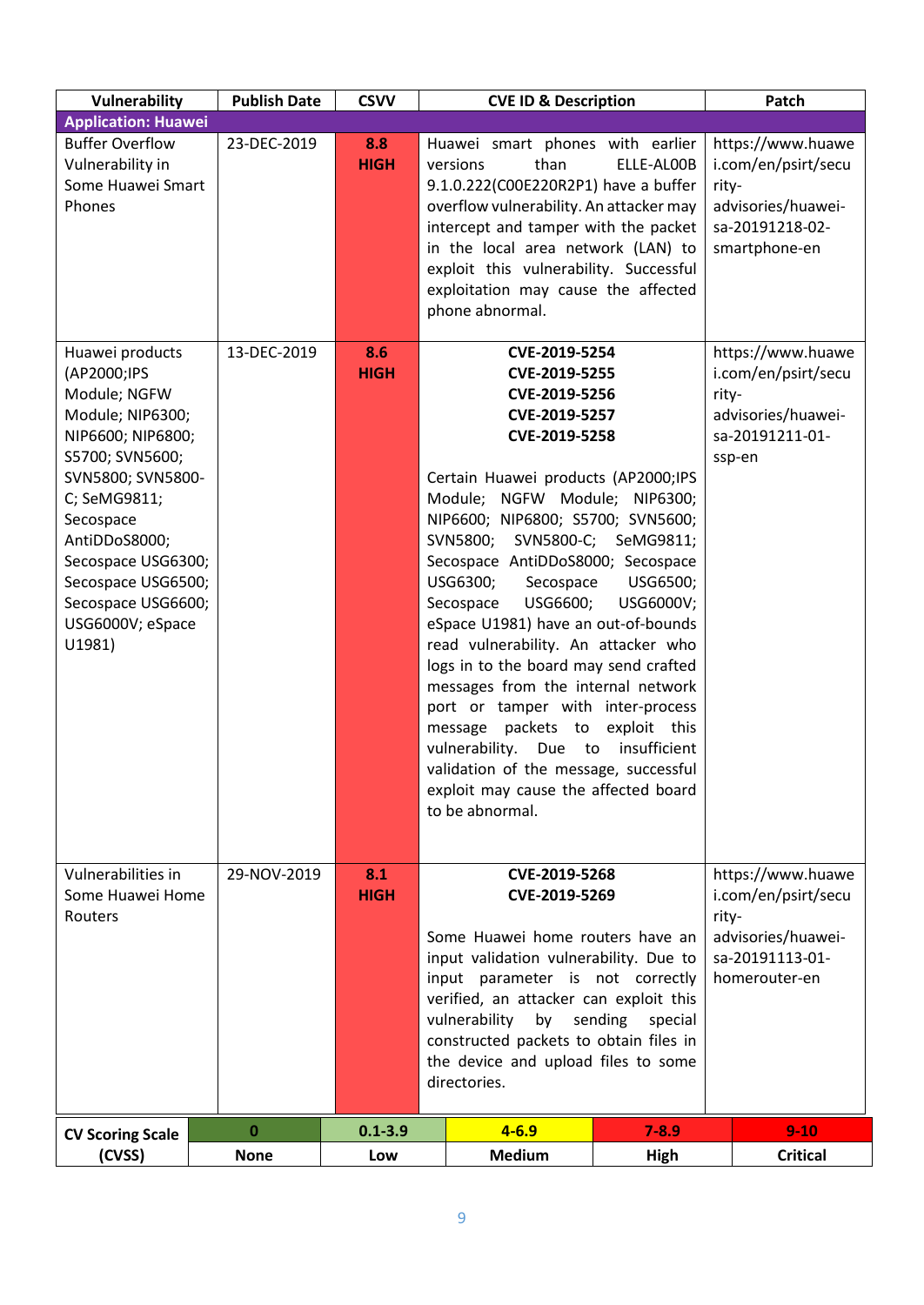| Vulnerability                         | <b>Publish Date</b> | <b>CSVV</b>          | <b>CVE ID &amp; Description</b>                                                   |                                                     | Patch                                    |
|---------------------------------------|---------------------|----------------------|-----------------------------------------------------------------------------------|-----------------------------------------------------|------------------------------------------|
| Weak Algorithm<br>Vulnerability in    | 13-DEC-2019         | 7.5<br><b>HIGH</b>   | CVE-2019-19397<br>There is a weak algorithm vulnerability                         |                                                     | https://www.huawe<br>i.com/en/psirt/secu |
| Some Huawei                           |                     |                      | in some Huawei products. The affected                                             |                                                     | rity-                                    |
| Products                              |                     |                      | products use weak algorithms by                                                   | advisories/huawei-<br>sa-20191204-01-               |                                          |
|                                       |                     |                      | default. Attackers may exploit the<br>vulnerability to cause information          |                                                     | vrp-en                                   |
|                                       |                     |                      | leaks.                                                                            |                                                     |                                          |
| Out-Of-Bound Read<br>Vulnerability in | 13-NOV-2019         | 7.5<br><b>HIGH</b>   | CVE-2019-5294<br>There is an out of bound read                                    |                                                     | https://www.huawe<br>i.com/en/psirt/secu |
| Some Huawei                           |                     |                      | vulnerability in some Huawei products.                                            |                                                     | rity-                                    |
| Products                              |                     |                      | A remote, unauthenticated attacker<br>may send a corrupt or crafted message       |                                                     | advisories/huawei-<br>sa-20191023-01-    |
|                                       |                     |                      | to the affected products. Due to a                                                |                                                     | buffer-en                                |
|                                       |                     |                      | buffer read overflow error when<br>parsing the message, successful exploit        |                                                     |                                          |
|                                       |                     |                      | may cause some service to be                                                      |                                                     |                                          |
|                                       |                     |                      | abnormal.                                                                         |                                                     |                                          |
| Insufficient Input                    | 23-DEC-2019         | 7.5                  | CVE-2019-5266                                                                     |                                                     | https://www.huawe                        |
| Validation<br>Vulnerability in        |                     | <b>HIGH</b>          | Share<br>function<br>Huawei<br>9.1.0.193(C00E190R2P1) smartphone                  | <b>P30</b><br>in                                    | i.com/en/psirt/secu<br>rity-             |
| Huawei Share                          |                     |                      | has an insufficient input validation                                              |                                                     | advisories/huawei-                       |
|                                       |                     |                      | vulnerability. Attackers can exploit this<br>by<br>vulnerability                  | sending<br>crafted                                  | sa-20191218-02-<br>share-en              |
|                                       |                     |                      | packets to the                                                                    | affected<br>device.                                 |                                          |
|                                       |                     |                      | Successful exploit may cause the<br>function will be disabled.                    |                                                     |                                          |
|                                       |                     |                      |                                                                                   |                                                     |                                          |
| <b>Denial of Service</b>              | 13-DEC-2019         | 7.4                  | CVE-2019-5248                                                                     |                                                     | https://www.huawe                        |
| Vulnerability in<br>some Huawei       |                     | <b>HIGH</b>          | CloudEngine<br>12800<br>vulnerability.<br>An                                      | has<br>DoS<br>a<br>of<br>attacker<br>$\overline{a}$ | i.com/en/psirt/secu<br>rity-             |
| Products                              |                     |                      | neighboring device sends a large                                                  |                                                     | advisories/huawei-                       |
|                                       |                     |                      | number of specific packets. As a result,<br>a memory leak occurs after the device |                                                     | sa-20191204-03-<br>dos-en                |
|                                       |                     |                      | uses the specific packet. As a result, the                                        |                                                     |                                          |
|                                       |                     |                      | attacker can exploit this vulnerability<br>to cause DoS attacks on the target     |                                                     |                                          |
|                                       |                     |                      | device.                                                                           |                                                     |                                          |
| Information<br>Disclosure             | 23-DEC-2019         | 5.5<br><b>MEDIUM</b> | CVE-2019-5267<br>OceanStor<br>Huawei                                              | SNS3096                                             | https://www.huawe<br>i.com/en/psirt/secu |
| Vulnerability in                      |                     |                      | V100R002C01 have an information                                                   | rity-                                               |                                          |
| Some Huawei<br>Products               |                     |                      | disclosure vulnerability. Attackers with<br>privilege<br>can<br>low               | advisories/huawei-<br>sa-20191218-03-               |                                          |
|                                       |                     |                      | vulnerability by performing some                                                  | information-en                                      |                                          |
|                                       |                     |                      | specific operations. Successful exploit<br>of this vulnerability can cause some   |                                                     |                                          |
|                                       |                     |                      | information disclosure.                                                           |                                                     |                                          |
|                                       | $\bf{0}$            | $0.1 - 3.9$          | $4 - 6.9$                                                                         | $7 - 8.9$                                           | $9 - 10$                                 |
| <b>CV Scoring Scale</b><br>(CVSS)     | <b>None</b>         | Low                  | <b>Medium</b>                                                                     | <b>High</b>                                         | <b>Critical</b>                          |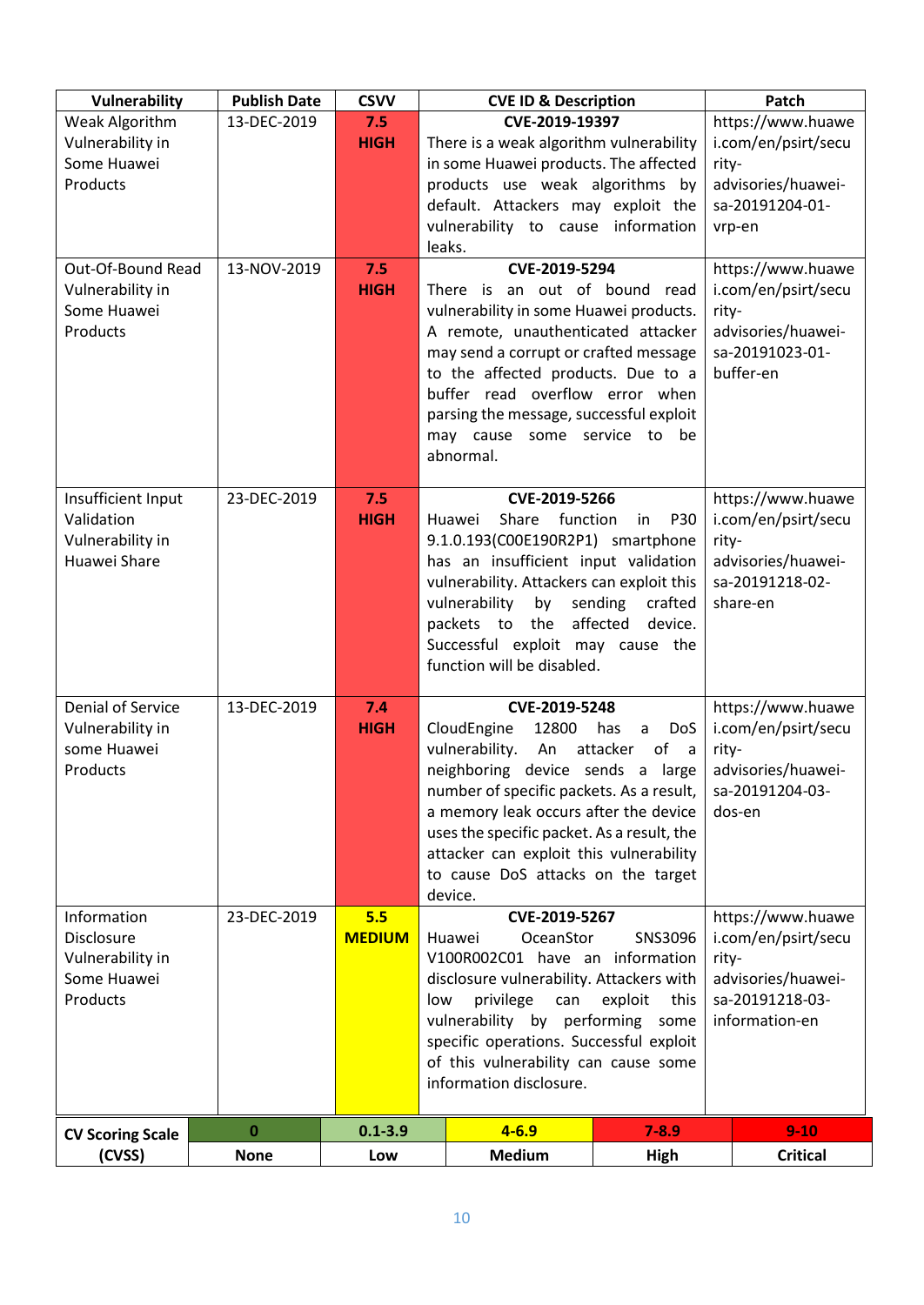| Vulnerability                                                                                                        | <b>Publish Date</b> | <b>CSVV</b>            | <b>CVE ID &amp; Description</b>                                                                                                                                                                                                                                                                                                                                                                                                                                                                                    |                | Patch                                                                                       |
|----------------------------------------------------------------------------------------------------------------------|---------------------|------------------------|--------------------------------------------------------------------------------------------------------------------------------------------------------------------------------------------------------------------------------------------------------------------------------------------------------------------------------------------------------------------------------------------------------------------------------------------------------------------------------------------------------------------|----------------|---------------------------------------------------------------------------------------------|
| <b>Application: Adobe</b>                                                                                            |                     |                        |                                                                                                                                                                                                                                                                                                                                                                                                                                                                                                                    |                |                                                                                             |
| Adobe Illustrator CC<br>(APSB19-36)<br>vulnerabilities                                                               | 14-NOV-2019         | 9.8<br><b>CRITICAL</b> | CVE-2019-7962<br>CVE-2019-8247<br>CVE-2019-8248<br>CVE-2019-16447<br>Adobe Illustrator CC versions 23.1 and<br>earlier have a memory corruption<br>vulnerability. Successful exploitation<br>could lead to arbitrary code execution.                                                                                                                                                                                                                                                                               |                | https://helpx.adobe<br>.com/security/prod<br>ucts/illustrator/apsb<br>19-36.html            |
| Adobe Media<br>Encoder (APSB19-<br>52) Out-of-bounds<br><b>Read Vulnerability</b>                                    | 14-NOV-2019         | 9.8<br><b>CRITICAL</b> | CVE-2019-8241<br>CVE-2019-8242<br>CVE-2019-8243<br>CVE-2019-8244<br>CVE-2019-8246<br>Adobe Media Encoder versions 13.1<br>and earlier have an out-of-bounds<br>vulnerability.<br>write<br>exploitation could lead to arbitrary<br>code execution.                                                                                                                                                                                                                                                                  | Successful     | https://helpx.adobe<br>.com/security/prod<br>ucts/media-<br>encoder/apsb19-<br>52.html      |
| Adobe Experience<br><b>Manager versions</b><br>6.5, 6.4, 6.3 and 6.2<br>have a command<br>injection<br>vulnerability | 25-OCT-2019         | 9.8<br><b>CRITICAL</b> | CVE-2019-8088<br>Adobe Experience Manager versions<br>6.5, 6.4, 6.3 and 6.2 have a command<br>vulnerability.<br>injection<br>exploitation could lead to arbitrary<br>code execution.                                                                                                                                                                                                                                                                                                                               | Successful     | https://helpx.adobe<br>.com/security/prod<br>ucts/experience-<br>manager/apsb19-<br>48.html |
| Adobe Photoshop<br>CC (APSB19-56)<br><b>Memory Corruption</b>                                                        | 19-DEC-2019         | 7.8<br><b>HIGH</b>     | CVE-2019-8253<br>CVE-2019-8254<br>Adobe Photoshop CC versions before<br>20.0.8 and 21.0.x before 21.0.2 have a<br>corruption<br>memory<br>Successful exploitation could lead to<br>arbitrary code execution.                                                                                                                                                                                                                                                                                                       | vulnerability. | https://helpx.adobe<br>.com/security/prod<br>ucts/photoshop/aps<br>b19-56.html              |
| <b>Application: MOVEit</b>                                                                                           |                     |                        |                                                                                                                                                                                                                                                                                                                                                                                                                                                                                                                    |                |                                                                                             |
| <b>MOVEit Transfer</b><br><b>SQL Injection</b><br>Vulnerability                                                      | 31-OCT-2019         | 9.8<br><b>CRITICAL</b> | https://community.i<br>CVE-2019-18464<br>pswitch.com/s/articl<br>Progress MOVEit Transfer 10.2<br>In In<br>before 10.2.6 (2018.3), 11.0 before<br>e/SQL-Injection-<br>11.0.4 (2019.0.4), and 11.1 before<br>Vulnerability-2<br>$(2019.1.3)$ ,<br>multiple<br>11.1.3<br>SQL<br>Injection vulnerabilities have been<br>found in the REST API that could allow<br>an unauthenticated attacker to gain<br>unauthorized access to the database.<br>Depending on the database engine<br>being used (MySQL, Microsoft SQL |                |                                                                                             |
| <b>CV Scoring Scale</b>                                                                                              | $\bf{0}$            | $0.1 - 3.9$            | $4 - 6.9$                                                                                                                                                                                                                                                                                                                                                                                                                                                                                                          | $7 - 8.9$      | $9-10$                                                                                      |
| (CVSS)                                                                                                               | <b>None</b>         | Low                    | <b>Medium</b>                                                                                                                                                                                                                                                                                                                                                                                                                                                                                                      | <b>High</b>    | <b>Critical</b>                                                                             |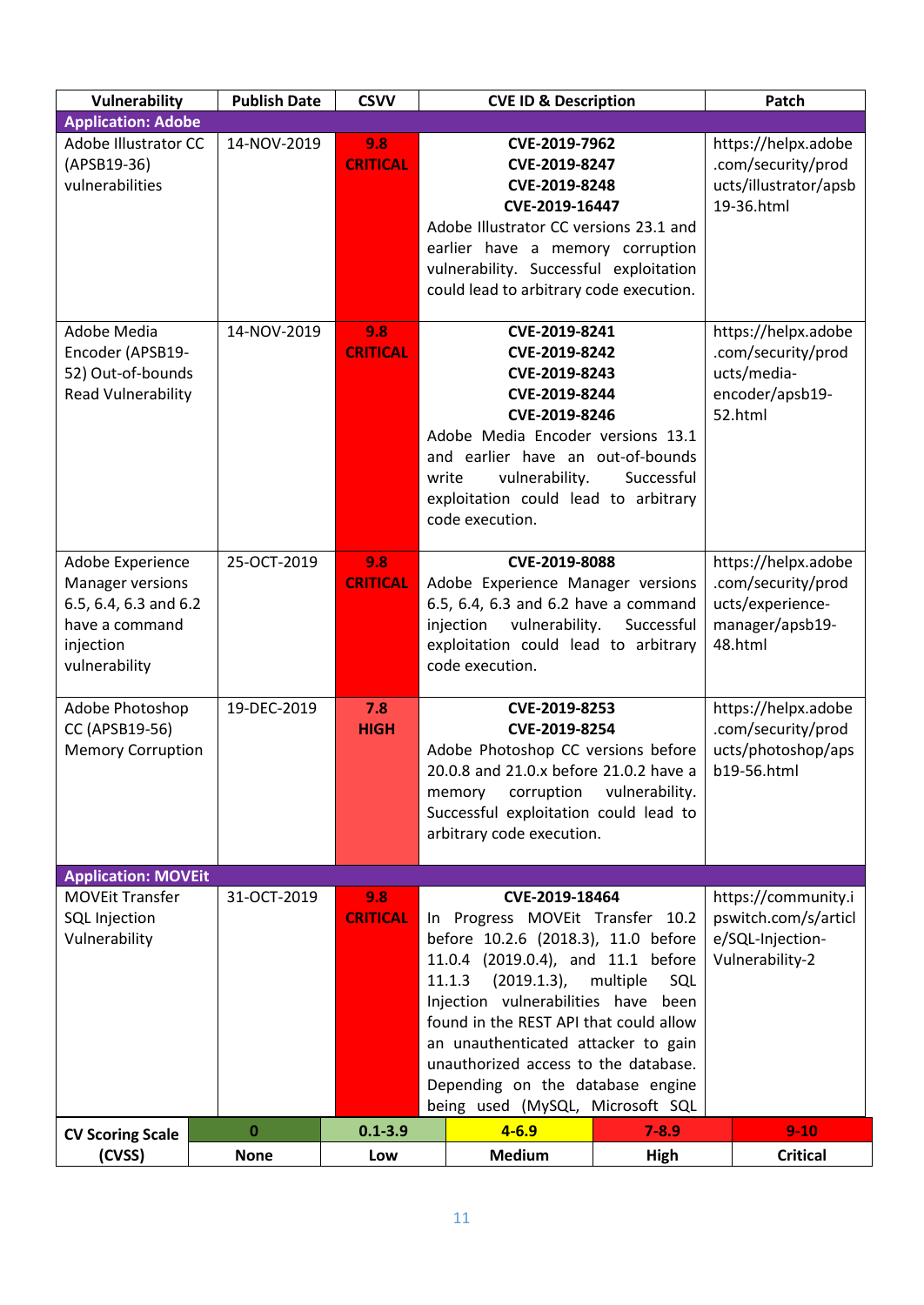| Vulnerability                                         | <b>Publish Date</b> | <b>CSVV</b>     | <b>CVE ID &amp; Description</b>                                                    | Patch                             |
|-------------------------------------------------------|---------------------|-----------------|------------------------------------------------------------------------------------|-----------------------------------|
|                                                       |                     |                 | Server, or Azure SQL), an attacker may                                             |                                   |
|                                                       |                     |                 | be able to infer information about the<br>structure and contents of the database   |                                   |
|                                                       |                     |                 | or may be able to alter the database.                                              |                                   |
|                                                       |                     |                 |                                                                                    |                                   |
|                                                       |                     |                 |                                                                                    |                                   |
| <b>Application: Zend Framework</b><br>Zend Framework: | 26-NOV-2019         | 9.8             | CVE-2011-1939                                                                      | https://framework.z               |
| <b>Potential SQL</b>                                  |                     | <b>CRITICAL</b> |                                                                                    | end.com/security/a                |
| <b>Injection Vector</b>                               |                     |                 | SQL injection vulnerability in Zend                                                | dvisory/ZF2011-02                 |
| <b>When Using</b>                                     |                     |                 | Framework 1.10.x before 1.10.9 and                                                 |                                   |
| PDO_MySql                                             |                     |                 | $1.11.x$ before $1.11.6$ when using non-                                           |                                   |
|                                                       |                     |                 | ASCII-compatible<br>encodings<br>in.<br>conjunction PDO MySql in PHP before        |                                   |
|                                                       |                     |                 | 5.3.6.                                                                             |                                   |
|                                                       |                     |                 |                                                                                    |                                   |
| <b>Application: PostgreSQL</b><br>PostgreSQL:         | 26-NOV-2019         | 9.8             | CVE-2015-3166                                                                      | https://www.postgr                |
| Unanticipated errors                                  |                     | <b>CRITICAL</b> |                                                                                    | esql.org/about/new                |
| from the standard                                     |                     |                 | The<br>implementation<br>snprintf<br><i>in</i>                                     | s/1587/                           |
| library.                                              |                     |                 | PostgreSQL before 9.0.20, 9.1.x before                                             |                                   |
|                                                       |                     |                 | 9.1.16, 9.2.x before 9.2.11, 9.3.x before                                          |                                   |
|                                                       |                     |                 | 9.3.7, and 9.4.x before 9.4.2 does not<br>properly handle system-call errors,      |                                   |
|                                                       |                     |                 | which allows attackers to obtain                                                   |                                   |
|                                                       |                     |                 | sensitive information or have other                                                |                                   |
|                                                       |                     |                 | unspecified impact via unknown                                                     |                                   |
|                                                       |                     |                 | vectors, as demonstrated by an out-of-<br>memory error.                            |                                   |
|                                                       |                     |                 |                                                                                    |                                   |
| <b>Application: Samba</b>                             |                     |                 |                                                                                    |                                   |
| <b>Malicious servers</b>                              | 06-NOV-2019         | 6.5             | CVE-2019-10218                                                                     | https://www.samba                 |
| can cause Samba<br>client code to return              |                     | <b>MEDIUM</b>   | A flaw was found in the samba client,                                              | .org/samba/security<br>/CVE-2019- |
| filenames containing                                  |                     |                 | all samba versions before samba                                                    | 10218.html                        |
| path separators to                                    |                     |                 | 4.11.2, 4.10.10 and 4.9.15, where a                                                |                                   |
| calling code.                                         |                     |                 | malicious<br>server can<br>supply                                                  |                                   |
|                                                       |                     |                 | pathname<br>the<br>client<br>to<br>with<br>separators. This could allow the client |                                   |
|                                                       |                     |                 | to access files and folders outside of                                             |                                   |
|                                                       |                     |                 | the SMB network pathnames. An                                                      |                                   |
|                                                       |                     |                 | attacker could use this vulnerability to                                           |                                   |
|                                                       |                     |                 | create files outside of the current                                                |                                   |
|                                                       |                     |                 | working directory using the privileges<br>of the client user.                      |                                   |
|                                                       |                     |                 |                                                                                    |                                   |
|                                                       |                     |                 |                                                                                    |                                   |

| <b>CV Scoring Scale</b> |      | $0.1 - 3.9$ | 4-0.J         | $-8.9$ | 10<br>5-        |
|-------------------------|------|-------------|---------------|--------|-----------------|
| (CVSS)                  | None | Low         | <b>Medium</b> | High   | <b>Critical</b> |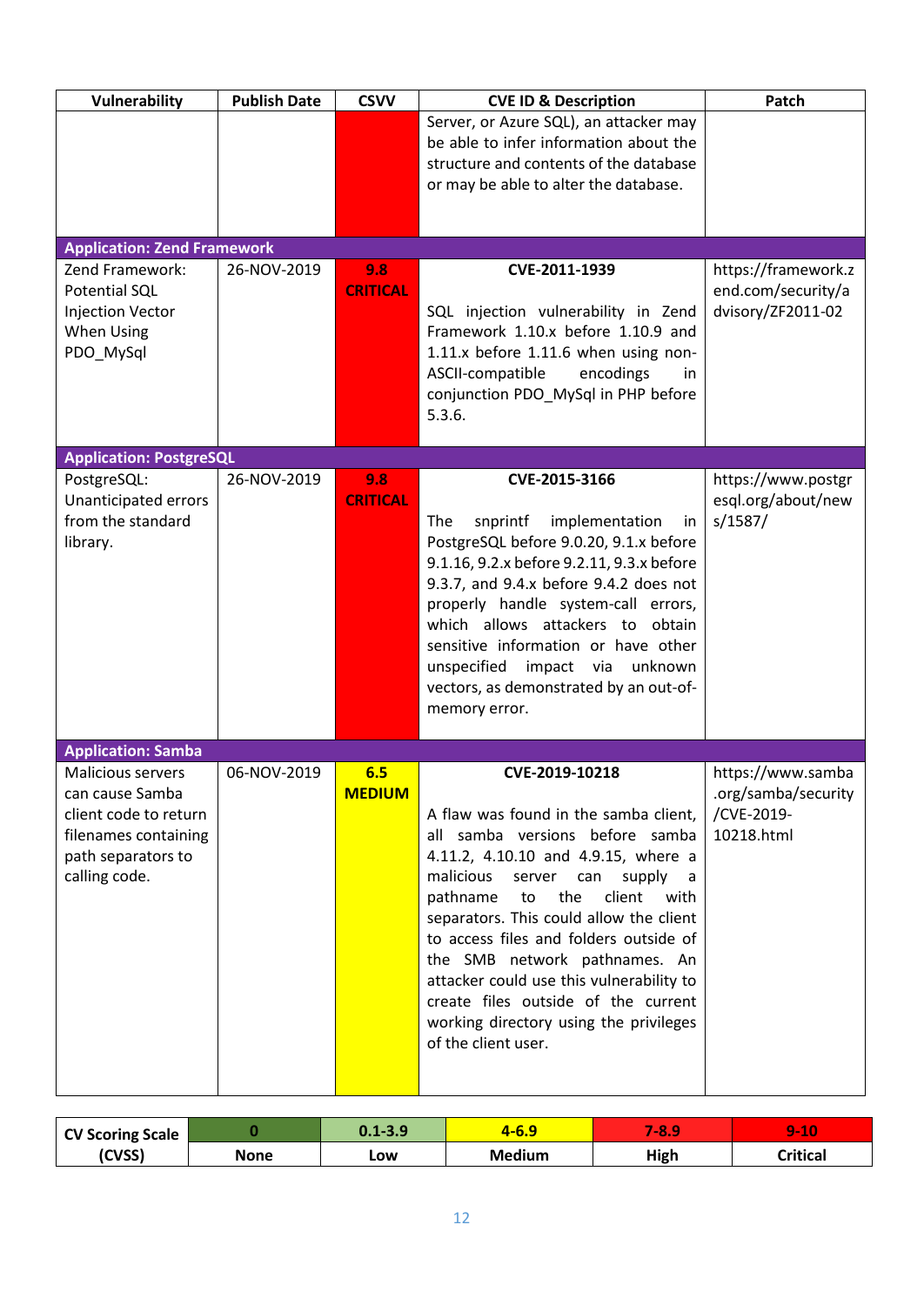| Vulnerability                                                                | <b>Publish Date</b> | <b>CSVV</b>            | <b>CVE ID &amp; Description</b>                                                                                                                                                                                                                                                                                                                                                                                                                                                                                                                              |                        | Patch                                                                                                                                                                              |
|------------------------------------------------------------------------------|---------------------|------------------------|--------------------------------------------------------------------------------------------------------------------------------------------------------------------------------------------------------------------------------------------------------------------------------------------------------------------------------------------------------------------------------------------------------------------------------------------------------------------------------------------------------------------------------------------------------------|------------------------|------------------------------------------------------------------------------------------------------------------------------------------------------------------------------------|
| <b>Application: Linux</b>                                                    |                     |                        |                                                                                                                                                                                                                                                                                                                                                                                                                                                                                                                                                              |                        |                                                                                                                                                                                    |
| cyrus-imapd:<br>privilege escalation<br>in HTTP request                      | 14-NOV-2019         | 9.8<br><b>Critical</b> | CVE-2019-18928<br>Cyrus IMAP 2.5.x before 2.5.14 and 3.x<br>before<br>3.0.12<br>allows<br>escalation because an HTTP request<br>be<br>interpreted<br>may<br>authentication context of an unrelated<br>previous request that arrived over the<br>same connection.                                                                                                                                                                                                                                                                                             | privilege<br>in<br>the | https://www.cyrusi<br>map.org/imap/dow<br>nload/release-<br>notes/2.5/x/2.5.14.<br>html<br>https://www.cyrusi<br>map.org/imap/dow<br>nload/release-<br>notes/3.0/x/3.0.12.<br>html |
| Linux Kernel up to<br>5.3.9 audit.c<br>aa_label_parse()<br>memory corruption | 07-NOV-2019         | 9.8<br><b>Critical</b> | CVE-2019-18814<br>An issue was discovered in the Linux<br>kernel through 5.3.9. There is a use-<br>after-free when aa_label_parse() fails<br>aa audit rule init()<br>in<br>security/apparmor/audit.c.                                                                                                                                                                                                                                                                                                                                                        | in.                    | https://lore.kernel.o<br>rg/patchwork/patch<br>/1142523/                                                                                                                           |
| Heap overflow flaw                                                           | 29-NOV-2019         | 9.8<br><b>Critical</b> | CVE-2019-14901<br>A heap overflow flaw was found in the<br>Linux kernel, all versions 3.x.x and 4.x.x<br>before 4.18.0, in Marvell WiFi chip<br>driver. The vulnerability allows a<br>remote attacker to cause a system<br>crash, resulting in a denial of service, or<br>execute arbitrary code. The highest<br>threat with this vulnerability is with the<br>availability of the system. If code<br>execution occurs, the code will run<br>with the permissions of root. This will<br>affect both confidentiality and integrity<br>of files on the system. |                        |                                                                                                                                                                                    |
| Linux kernel CIFS<br>implementation                                          | 27-NOV-2019         | 7.8<br><b>High</b>     | CVE-2019-10220<br>Linux kernel CIFS implementation,<br>version 4.9.0 is vulnerable to a relative<br>paths injection in directory entry lists.                                                                                                                                                                                                                                                                                                                                                                                                                |                        | Available in<br>respective vendor<br>web site.                                                                                                                                     |
| Linux kernel 5.0.21                                                          | 17-DEC-2019         | 7.8<br><b>High</b>     | CVE-2019-19814<br>In the Linux kernel 5.0.21, mounting a<br>crafted f2fs filesystem image can cause<br>remove_dirty_segment_slab-out-of-<br>bounds write access because an array<br>is bounded by the number of dirty<br>types (8) but the array index can<br>exceed this.                                                                                                                                                                                                                                                                                   |                        |                                                                                                                                                                                    |
| <b>CV Scoring Scale</b>                                                      | $\bf{0}$            | $0.1 - 3.9$            | $4 - 6.9$                                                                                                                                                                                                                                                                                                                                                                                                                                                                                                                                                    | $7 - 8.9$              | $9-10$                                                                                                                                                                             |
| (CVSS)                                                                       | <b>None</b>         | Low                    | <b>Medium</b>                                                                                                                                                                                                                                                                                                                                                                                                                                                                                                                                                | High                   | <b>Critical</b>                                                                                                                                                                    |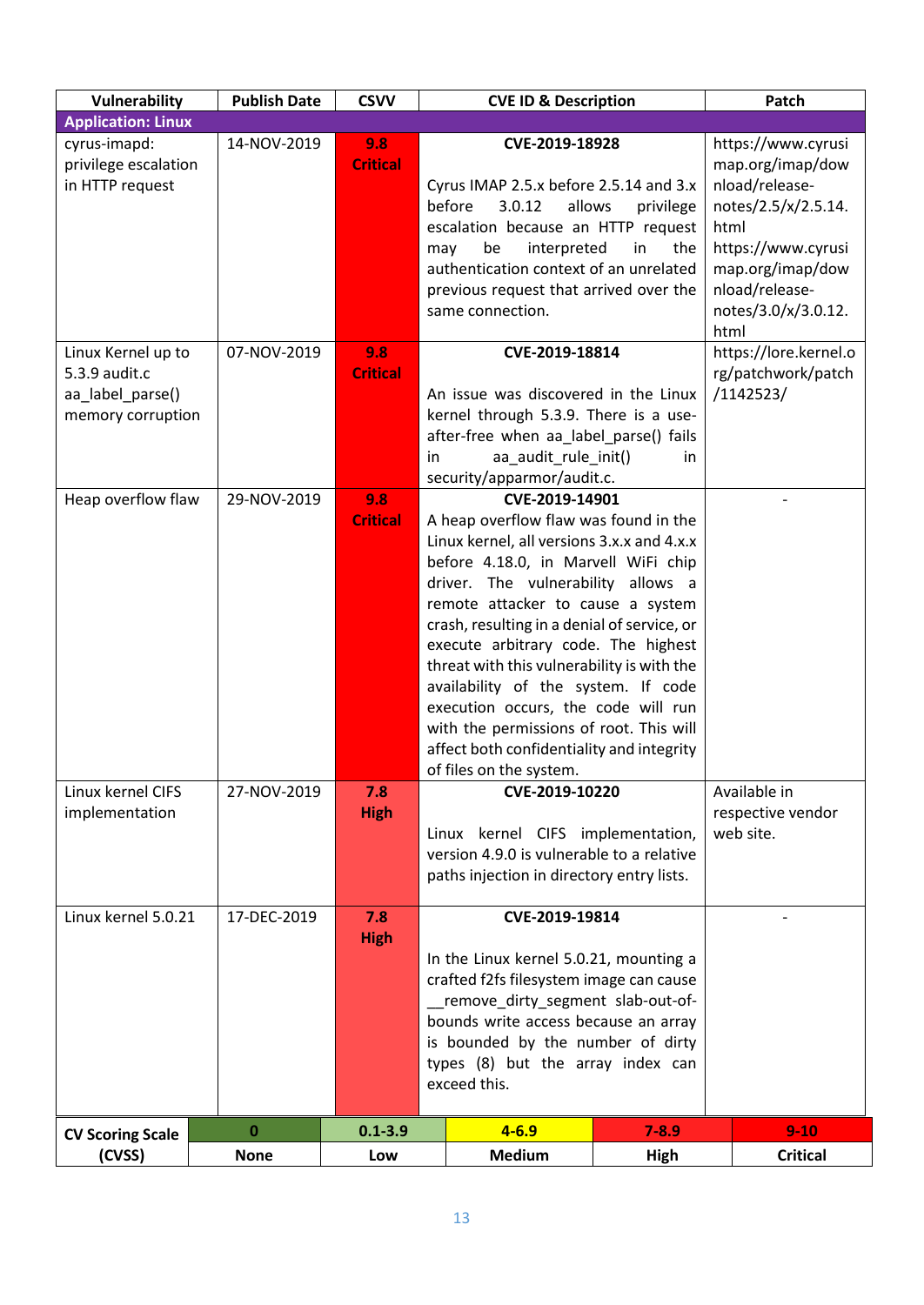| Vulnerability                                                                                         | <b>Publish Date</b> | <b>CSVV</b>        |                                                                                                                                                                                                                                                                                                   | <b>CVE ID &amp; Description</b>                                                                                                                                                                                                                                                                     |                                                                                                      | Patch                                                                    |  |
|-------------------------------------------------------------------------------------------------------|---------------------|--------------------|---------------------------------------------------------------------------------------------------------------------------------------------------------------------------------------------------------------------------------------------------------------------------------------------------|-----------------------------------------------------------------------------------------------------------------------------------------------------------------------------------------------------------------------------------------------------------------------------------------------------|------------------------------------------------------------------------------------------------------|--------------------------------------------------------------------------|--|
| <b>Intel Linux</b><br><b>Administrative Tools</b><br>for Intel Network<br>Adapters<br>Vulnerability   | 16-DEC-2019         | 7.8<br><b>High</b> |                                                                                                                                                                                                                                                                                                   | CVE-2019-0159<br>Insufficient memory protection in the<br>Linux Administrative Tools for Intel(R)<br>Network Adapters before version 24.3<br>may allow an authenticated user to<br>potentially<br>enable escalation<br>privilege via local access.                                                  | https://www.intel.c<br>om/content/www/u<br>s/en/security-<br>center/advisory/inte<br>I-sa-00237.html |                                                                          |  |
| Linux kernel before<br>5.1.6                                                                          | 03-DEC-2019         | 7.8<br><b>High</b> | is                                                                                                                                                                                                                                                                                                | CVE-2019-19543<br>In the Linux kernel before 5.1.6, there<br>use-after-free<br>a<br>serial_ir_init_module()<br>drivers/media/rc/serial_ir.c.                                                                                                                                                        | in<br>in.                                                                                            | https://cdn.kernel.o<br>rg/pub/linux/kernel<br>/v5.x/ChangeLog-<br>5.1.6 |  |
| Linux Kernel 5.0.21<br>btrfs Filesystem<br>fs/btrfs/volumes.c<br>btrfs_map_block<br>memory corruption | 17-DEC-2019         | 7.8<br><b>High</b> |                                                                                                                                                                                                                                                                                                   | CVE-2019-19816<br>In the Linux kernel 5.0.21, mounting a<br>crafted btrfs filesystem image and<br>performing some operations can cause<br>slab-out-of-bounds write access in<br>btrfs_map_block<br>fs/btrfs/volumes.c, because a value of<br>1 for the number of data stripes is<br>mishandled.     | in.                                                                                                  |                                                                          |  |
| Linux kernel 4.19.83                                                                                  | 12-DEC-2019         | 7.5<br><b>High</b> |                                                                                                                                                                                                                                                                                                   | CVE-2019-19770<br>In the Linux kernel 4.19.83, there is a<br>use-after-free<br>(read)<br>debugfs remove<br>fs/debugfs/inode.c (which is used to<br>remove a file or directory in debugfs<br>that was previously created with a call<br>to another debugfs function such as<br>debugfs_create_file). | the<br>in<br>function<br>in.                                                                         |                                                                          |  |
| Linux kernel before<br>5.3.9                                                                          | 18-NOV-2019         | 7.5<br><b>High</b> | CVE-2019-19065<br>A memory leak in the sdma init()<br>function<br>in.<br>drivers/infiniband/hw/hfi1/sdma.c<br>in<br>the Linux kernel before 5.3.9 allows<br>attackers to cause a denial of service<br>(memory consumption) by triggering<br>rhashtable_init() failures, aka CID-<br>34b3be18a04e. |                                                                                                                                                                                                                                                                                                     | https://cdn.kernel.o<br>rg/pub/linux/kernel<br>/v5.x/ChangeLog-<br>5.3.9                             |                                                                          |  |
| Linux kernel before<br>5.3.4                                                                          | 18-NOV-2019         | 7.5<br><b>High</b> | A                                                                                                                                                                                                                                                                                                 | CVE-2019-19081<br>leak<br>memory<br>nfp_flower_spawn_vnic_reprs()<br>function<br>drivers/net/ethernet/netronome/nfp/                                                                                                                                                                                | https://cdn.kernel.o<br>rg/pub/linux/kernel<br>/v5.x/ChangeLog-<br>5.3.4                             |                                                                          |  |
| <b>CV Scoring Scale</b>                                                                               | 0                   | $0.1 - 3.9$        |                                                                                                                                                                                                                                                                                                   | $4 - 6.9$                                                                                                                                                                                                                                                                                           | $7 - 8.9$                                                                                            | $9 - 10$                                                                 |  |
| (CVSS)                                                                                                | <b>None</b>         | Low                |                                                                                                                                                                                                                                                                                                   | <b>Medium</b>                                                                                                                                                                                                                                                                                       | High                                                                                                 | <b>Critical</b>                                                          |  |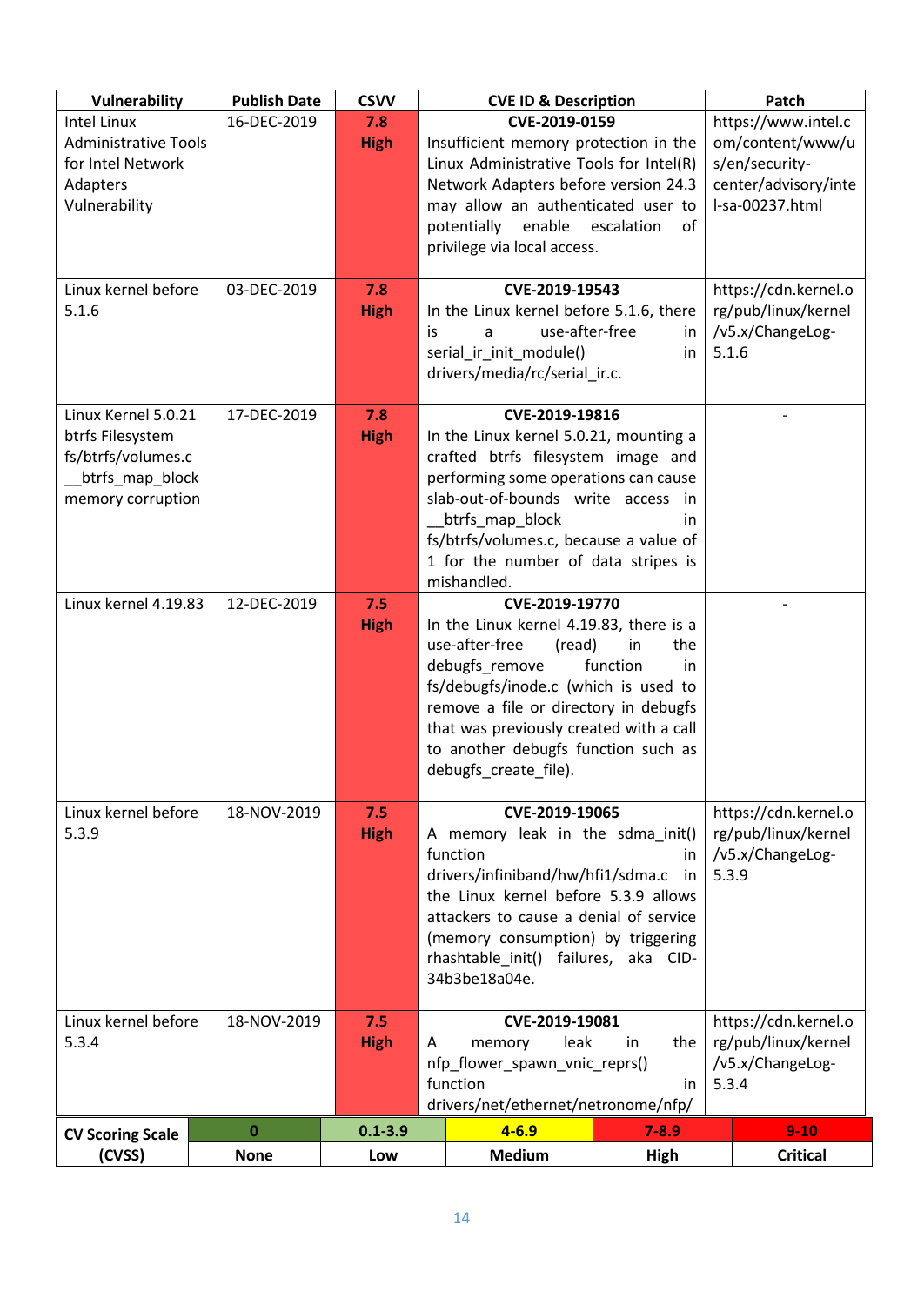| <b>Vulnerability</b>                                                                | <b>Publish Date</b> | <b>CSVV</b>          | <b>CVE ID &amp; Description</b>                                                                                                                                                                                                                                                                                                                                                                                                                                                                                                                                        |                                                  | Patch                                                                                                                                                                                                          |
|-------------------------------------------------------------------------------------|---------------------|----------------------|------------------------------------------------------------------------------------------------------------------------------------------------------------------------------------------------------------------------------------------------------------------------------------------------------------------------------------------------------------------------------------------------------------------------------------------------------------------------------------------------------------------------------------------------------------------------|--------------------------------------------------|----------------------------------------------------------------------------------------------------------------------------------------------------------------------------------------------------------------|
|                                                                                     |                     |                      | flower/main.c in the Linux kernel<br>before 5.3.4 allows attackers to cause a                                                                                                                                                                                                                                                                                                                                                                                                                                                                                          |                                                  |                                                                                                                                                                                                                |
|                                                                                     |                     |                      | of<br>denial<br>service                                                                                                                                                                                                                                                                                                                                                                                                                                                                                                                                                | (memory                                          |                                                                                                                                                                                                                |
|                                                                                     |                     |                      | consumption), aka CID-8ce39eb5a67a.                                                                                                                                                                                                                                                                                                                                                                                                                                                                                                                                    |                                                  |                                                                                                                                                                                                                |
| Linux kernel before                                                                 | 03-DEC-2019         | 6.8                  | CVE-2019-19532                                                                                                                                                                                                                                                                                                                                                                                                                                                                                                                                                         |                                                  | https://cdn.kernel.o                                                                                                                                                                                           |
| 5.3.9                                                                               |                     | <b>Medium</b>        | In the Linux kernel before 5.3.9, there<br>are multiple out-of-bounds write bugs<br>that can be caused by a malicious USB<br>device in the Linux kernel HID drivers,<br>aka CID-d9d4b1e46d95. This affects<br>drivers/hid/hid-axff.c, drivers/hid/hid-<br>dr.c,<br>drivers/hid/hid-emsff.c,<br>drivers/hid/hid-gaff.c, drivers/hid/hid-<br>drivers/hid/hid-lg2ff.c,<br>holtekff.c,<br>drivers/hid/hid-lg3ff.c, drivers/hid/hid-<br>lg4ff.c,<br>drivers/hid/hid-lgff.c,<br>drivers/hid/hid-logitech-hidpp.c,<br>drivers/hid/hid-microsoft.c,<br>drivers/hid/hid-sony.c, | rg/pub/linux/kernel<br>/v5.x/ChangeLog-<br>5.3.9 |                                                                                                                                                                                                                |
|                                                                                     |                     |                      | drivers/hid/hid-tmff.c,<br>drivers/hid/hid-zpff.c.                                                                                                                                                                                                                                                                                                                                                                                                                                                                                                                     | and                                              |                                                                                                                                                                                                                |
| Linux kernel 5.0.21                                                                 | 17-DEC-2019         | 5.5<br><b>Medium</b> | CVE-2019-19815<br>In the Linux kernel 5.0.21, mounting a<br>crafted f2fs filesystem image can cause<br><b>NULL</b><br>pointer<br>dereference<br>a<br>in.<br>f2fs recover fsync data<br>in.<br>fs/f2fs/recovery.c. This is related to<br>F2FS P SB in fs/f2fs/f2fs.h.                                                                                                                                                                                                                                                                                                   |                                                  | https://github.com/<br>torvalds/linux/com<br>mit/4969c06a0d83c<br>9c3dc50b8efcdc8ee<br>edfce896f6#diff-<br>41a7fa4590d2af87e<br>82101f2b4dadb56                                                                |
| <b>Application: Mikrotik</b>                                                        |                     |                      |                                                                                                                                                                                                                                                                                                                                                                                                                                                                                                                                                                        |                                                  |                                                                                                                                                                                                                |
| MikroTik RouterOS <<br>6.44.6 LTS or 6.45.x<br>< 6.45.7 Multiple<br>Vulnerabilities | 04-NOV-2019         | 7.5<br><b>High</b>   | CVE-2019-3976<br>CVE-2019-3977<br>The remote networking device is<br>running a version of MikroTik RouterOS<br>prior to 6.44.6 LTS or 6.45.x prior to<br>6.45.7<br>affected<br>multiple<br>by<br>vulnerabilities :<br>Relative Path Traversal in NPK Parsing -<br>RouterOS 6.45.6 Stable, RouterOS<br>6.44.5 Long-term, and below are<br>vulnerable to an arbitrary directory<br>creation vulnerability via the upgrade<br>package's name field.<br>RouterOS 6.45.6 Stable, RouterOS<br>6.44.5<br>Long-term,<br>and<br>below<br>insufficiently validate where upgrade  |                                                  | <b>Upgrade to MikroTik</b><br>RouterOS 6.44.6<br>LTS, 6.45.7 and<br>later.<br>https://forum.mikro<br>tik.com/viewtopic.p<br>hp?f=21&t=153379<br>https://forum.mikro<br>tik.com/viewtopic.p<br>hp?f=21&t=153378 |
| <b>CV Scoring Scale</b>                                                             | 0                   | $0.1 - 3.9$          | $4 - 6.9$                                                                                                                                                                                                                                                                                                                                                                                                                                                                                                                                                              | $7 - 8.9$                                        | $9 - 10$                                                                                                                                                                                                       |
| (CVSS)                                                                              | <b>None</b>         | Low                  | <b>Medium</b>                                                                                                                                                                                                                                                                                                                                                                                                                                                                                                                                                          | High                                             | <b>Critical</b>                                                                                                                                                                                                |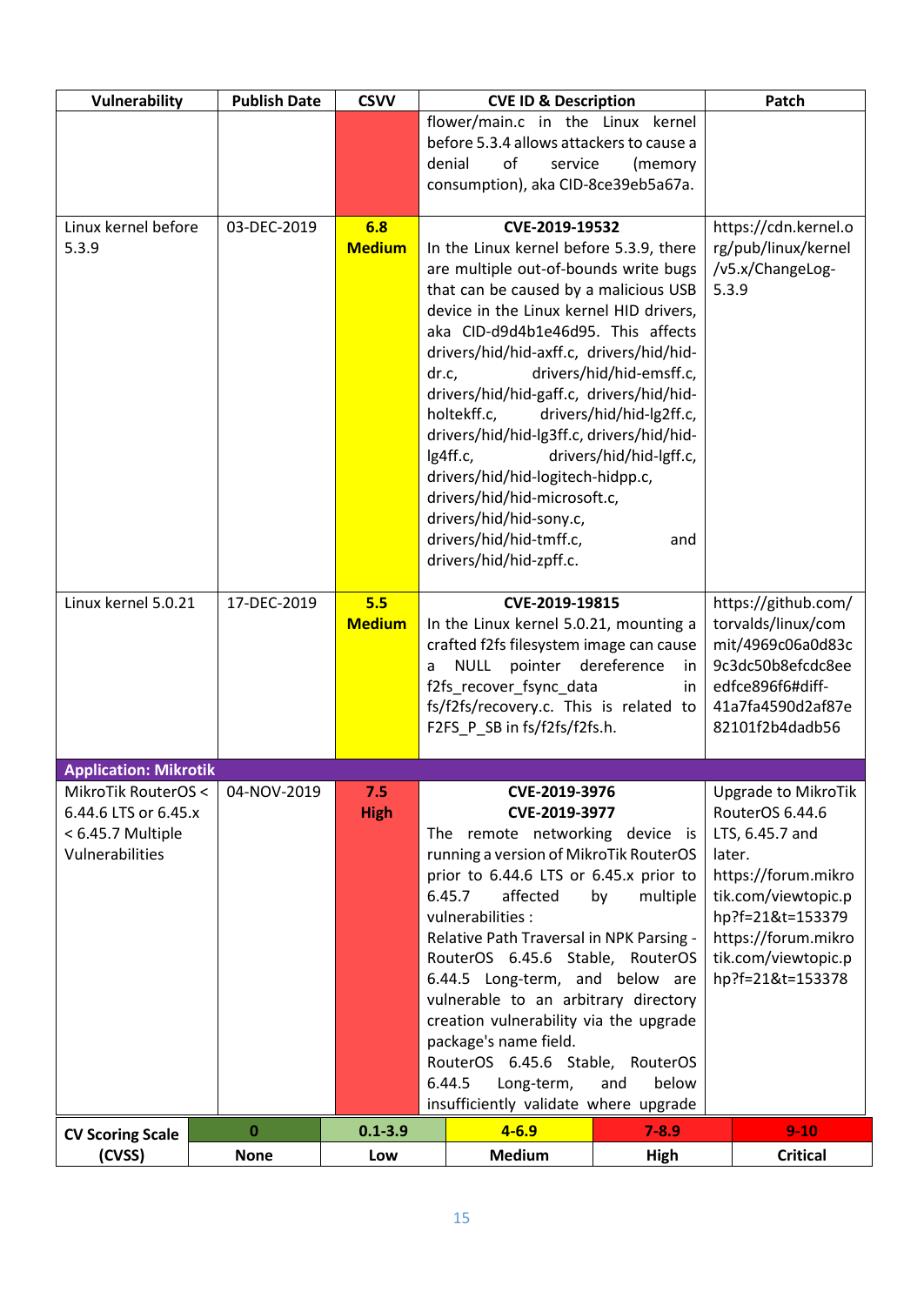| Vulnerability                          | <b>Publish Date</b> | <b>CSVV</b>     | <b>CVE ID &amp; Description</b>                                                               | Patch                                    |
|----------------------------------------|---------------------|-----------------|-----------------------------------------------------------------------------------------------|------------------------------------------|
|                                        |                     |                 | packages are download from when                                                               |                                          |
|                                        |                     |                 | using the autoupgrade feature.                                                                |                                          |
|                                        |                     |                 | Insufficient Protections of a Critical                                                        |                                          |
|                                        |                     |                 | Resource (DNS Requests/Cache)                                                                 |                                          |
|                                        |                     |                 | <b>Improper DNS Response Handling</b>                                                         |                                          |
| <b>Application:DLink</b>               |                     |                 |                                                                                               |                                          |
| D-Link DAP-1860                        | 04-DEC-2019         | 8.8             | CVE-2019-19597                                                                                |                                          |
| prior 1.04b03 Beta                     |                     | <b>High</b>     | D-Link<br>DAP-1860<br>devices<br>before                                                       |                                          |
| <b>HTTP Header</b>                     |                     |                 | v1.04b03 Beta allow arbitrary remote                                                          |                                          |
| HNAP AUTH                              |                     |                 | code execution as root without                                                                |                                          |
| <b>Remote Code</b>                     |                     |                 | authentication<br>shell<br>via                                                                |                                          |
| Execution<                             |                     |                 | metacharacters within an HNAP_AUTH                                                            |                                          |
|                                        |                     |                 | HTTP header.                                                                                  |                                          |
| <b>Application: WordPress</b>          |                     |                 |                                                                                               |                                          |
| WordPress up to                        | 27-DEC-2019         | 9.8             | CVE-2019-20041                                                                                | Upgrading to                             |
| 5.3.0 HTML5 wp-                        |                     | <b>Critical</b> | wp_kses_bad_protocol<br>in<br>wp-                                                             | version 5.3.1                            |
| includes/kses.php                      |                     |                 | includes/kses.php in WordPress before                                                         | https://github.com/                      |
| wp_kses_bad_proto                      |                     |                 | 5.3.1 mishandles the HTML5 colon                                                              | WordPress/wordpre                        |
| col unknown                            |                     |                 | named entity, allowing attackers to                                                           | $SS-$                                    |
| vulnerability                          |                     |                 | input<br>sanitization,<br>bypass<br>as                                                        | develop/commit/b1                        |
|                                        |                     |                 | demonstrated by the javascript:                                                               | 975463dd995da19b                         |
|                                        |                     |                 | substring.                                                                                    | b40d3fa078649871                         |
| Lever PDF Embedder                     | 04-DEC-2019         | 8.8             | CVE-2019-19589                                                                                | 7e3c53<br>https://wordpress.o            |
| Plugin 4.4 on                          |                     | <b>Critical</b> | The Lever PDF Embedder plugin 4.4 for                                                         | rg/plugins/pdf-                          |
| <b>WordPress PDF</b>                   |                     |                 | WordPress does not block the                                                                  | embedder/#develop                        |
| Document unknown                       |                     |                 | distribution of polyglot PDF documents                                                        | ers                                      |
| vulnerability                          |                     |                 | that are valid JAR archives.                                                                  |                                          |
|                                        |                     |                 |                                                                                               |                                          |
| W3 Total Cache up                      | 22-NOV-2019         | 7.5             | CVE-2012-6078                                                                                 | https://www.w3-                          |
| to 0.9.2.4 on<br><b>WordPress Hash</b> |                     | <b>High</b>     | 0.9.2.5<br>W <sub>3</sub><br>Cache<br>before<br>Total<br>generates hash keys insecurely which | edge.com/weblog/2<br>013/01/security-w3- |
| Generation                             |                     |                 | allows remote attackers to predict the                                                        | total-cache-0-9-2-4/                     |
| information                            |                     |                 | values of the hashes.                                                                         |                                          |
| disclosure                             |                     |                 |                                                                                               |                                          |
|                                        |                     |                 |                                                                                               |                                          |
| NextGEN Gallery up                     | 26-NOV-2019         | 6.5             | CVE-2015-9538                                                                                 | https://wordpress.o                      |
| to 2.1.14 on                           |                     | <b>MEDIUM</b>   | The NextGEN Gallery plugin before                                                             | rg/plugins/nextgen-                      |
| <b>WordPress directory</b>             |                     |                 | 2.1.15 for WordPress allows /                                                                 | gallery/#developers                      |
| traversal                              |                     |                 | Directory Traversal in path selection                                                         |                                          |
| Shortcode Ninja                        | 27-DEC-2019         | 6.1             | CVE-2014-4550                                                                                 |                                          |
| Plugin up to 1.4 on                    |                     | <b>MEDIUM</b>   | Cross-site scripting (XSS) vulnerability                                                      |                                          |
| WordPress preview-                     |                     |                 | in preview-shortcode-external.php in                                                          |                                          |
| shortcode-                             |                     |                 | the Shortcode Ninja plugin 1.4 and                                                            |                                          |

| <b>CV Scoring Scale</b> |      | $0.1 - 3.9$ | .o.s          | 48.  | $9 - 10$ |
|-------------------------|------|-------------|---------------|------|----------|
| (CVSS)                  | None | LOW         | <b>Medium</b> | High | Critical |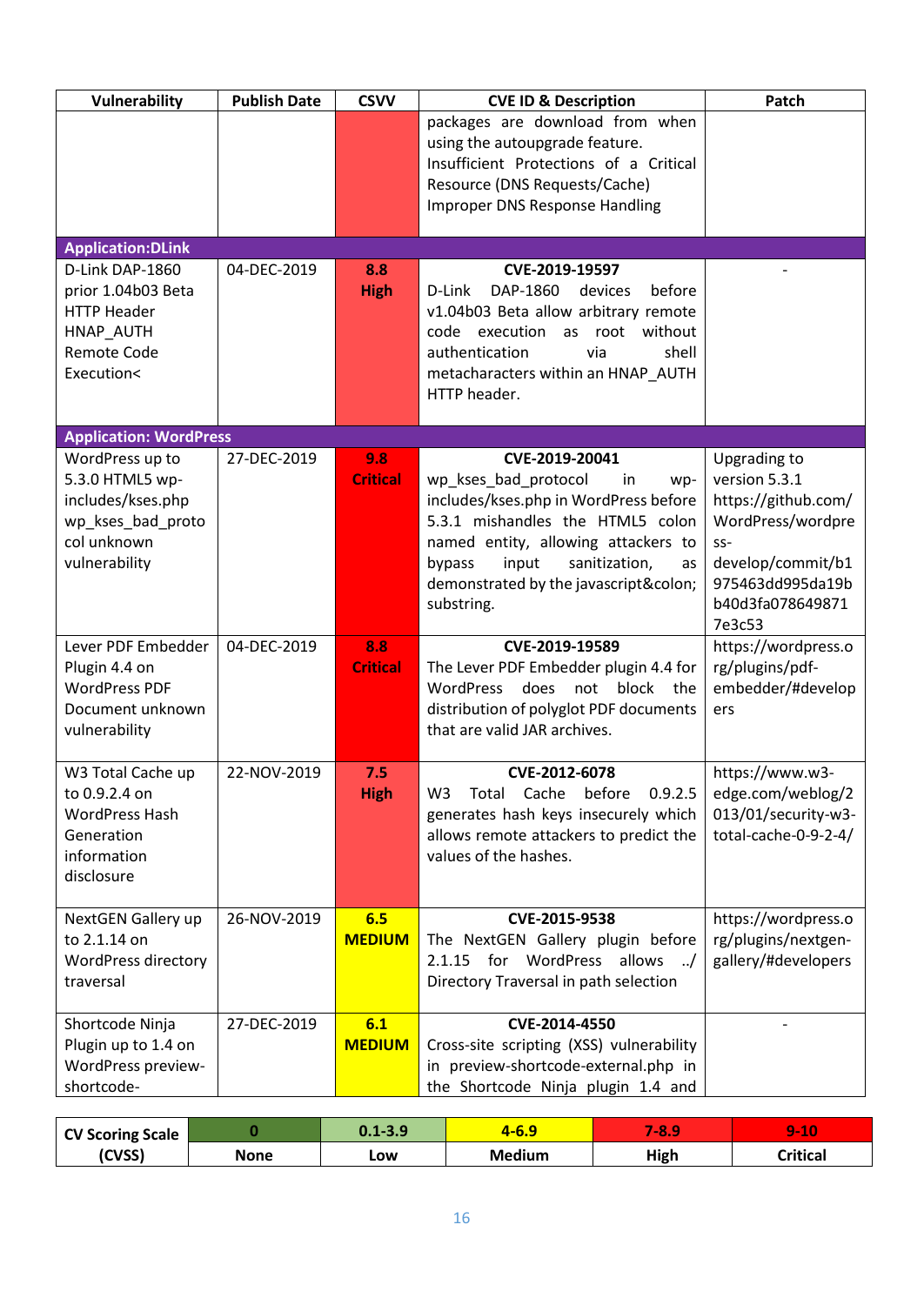| Vulnerability                                                                                                                                        | <b>Publish Date</b> | <b>CSVV</b>            |                                                                                                                                                                                                                                                                                                                                                                          | <b>CVE ID &amp; Description</b>                                                                                                                                                                                                                                                                                                                                                    |                                                    | Patch                                                                          |
|------------------------------------------------------------------------------------------------------------------------------------------------------|---------------------|------------------------|--------------------------------------------------------------------------------------------------------------------------------------------------------------------------------------------------------------------------------------------------------------------------------------------------------------------------------------------------------------------------|------------------------------------------------------------------------------------------------------------------------------------------------------------------------------------------------------------------------------------------------------------------------------------------------------------------------------------------------------------------------------------|----------------------------------------------------|--------------------------------------------------------------------------------|
| external.php                                                                                                                                         |                     |                        |                                                                                                                                                                                                                                                                                                                                                                          | earlier for WordPress allows remote                                                                                                                                                                                                                                                                                                                                                |                                                    |                                                                                |
| shortcode cross site                                                                                                                                 |                     |                        |                                                                                                                                                                                                                                                                                                                                                                          | attackers to inject arbitrary web script                                                                                                                                                                                                                                                                                                                                           |                                                    |                                                                                |
| scripting                                                                                                                                            |                     |                        |                                                                                                                                                                                                                                                                                                                                                                          | or HTML via the shortcode parameter.                                                                                                                                                                                                                                                                                                                                               |                                                    |                                                                                |
| <b>Application: CentOS</b>                                                                                                                           |                     |                        |                                                                                                                                                                                                                                                                                                                                                                          |                                                                                                                                                                                                                                                                                                                                                                                    |                                                    |                                                                                |
| <b>CentOS Web Panel</b><br>0.9.8.856 through<br>0.9.8.864<br>vulnerability                                                                           | 17-DEC-2019         | 6.5<br><b>Medium</b>   | value                                                                                                                                                                                                                                                                                                                                                                    | CVE-2019-14782<br>CentOS-WebPanel.com (aka<br>CentOS Web Panel 0.9.8.856 through<br>0.9.8.864 allows an attacker to get a<br>victim's session file name from the<br>/tmp directory, and the victim's token<br>/usr/local/cwpsrv/logs/access_log,<br>then use them to make a request to<br>extract the victim's password (for the<br>OS and phpMyAdmin) via an attacker<br>account. | https://centos-<br>webpanel.com/chan<br>gelog-cwp7 |                                                                                |
| <b>CentOS Web Panel</b><br>0.9.8.864<br>vulnerability                                                                                                | 17-DEC-2019         | 6.5<br><b>Medium</b>   | name<br>from                                                                                                                                                                                                                                                                                                                                                             | CVE-2019-15235<br>CentOS-WebPanel.com (aka<br>CentOS Web Panel 0.9.8.864 allows an<br>attacker to get a victim's session file<br>/home/[USERNAME]/tmp/session/ses<br>s_xxxxxx, and the victim's token value<br>/usr/local/cwpsrv/logs/access_log,<br>then use them to gain access to the<br>victim's password (for the OS and<br>phpMyAdmin) via an attacker account.              | https://centos-<br>webpanel.com/chan<br>gelog-cwp7 |                                                                                |
| <b>Application: Drupal</b>                                                                                                                           |                     |                        |                                                                                                                                                                                                                                                                                                                                                                          |                                                                                                                                                                                                                                                                                                                                                                                    |                                                    |                                                                                |
| Views Dynamic<br>Fields Module up to<br>7.x-1.0-alpha4 on<br>Drupal<br>views_handler_filter<br>dynamic_fields.inc<br><b>Remote Code</b><br>Execution | 16-DEC-2019         | 9.8<br><b>CRITICAL</b> | CVE-2019-19826<br>The Views Dynamic Fields module<br>through 7.x-1.0-alpha4 for Drupal<br>makes insecure unserialize calls in<br>handlers/views_handler_filter_dynami<br>c_fields.inc, as demonstrated by PHP<br>injection,<br>involving<br>object<br>a<br>field_names object and an Archive_Tar<br>object, for file deletion. Code execution<br>might also be possible. |                                                                                                                                                                                                                                                                                                                                                                                    |                                                    | https://www.drupal<br>.org/project/views_<br>dynamic_fields/issu<br>es/3056600 |
| Activity Module 6.x-                                                                                                                                 | 21-NOV-2019         | 8.8                    |                                                                                                                                                                                                                                                                                                                                                                          | CVE-2012-2079                                                                                                                                                                                                                                                                                                                                                                      |                                                    | https://www.drupal                                                             |
| 1.x on Drupal cross<br>site request forgery                                                                                                          |                     | <b>High</b>            | A cross-site request forgery (CSRF)<br>.org/node/1506562<br>vulnerability in the Activity module 6.x-<br>1.x for Drupal.                                                                                                                                                                                                                                                 |                                                                                                                                                                                                                                                                                                                                                                                    |                                                    |                                                                                |
| <b>CV Scoring Scale</b>                                                                                                                              | $\bf{0}$            | $0.1 - 3.9$            |                                                                                                                                                                                                                                                                                                                                                                          | $4 - 6.9$                                                                                                                                                                                                                                                                                                                                                                          | $7 - 8.9$                                          | $9 - 10$                                                                       |
| (CVSS)                                                                                                                                               | <b>None</b>         | Low                    |                                                                                                                                                                                                                                                                                                                                                                          | <b>Medium</b>                                                                                                                                                                                                                                                                                                                                                                      | High                                               | <b>Critical</b>                                                                |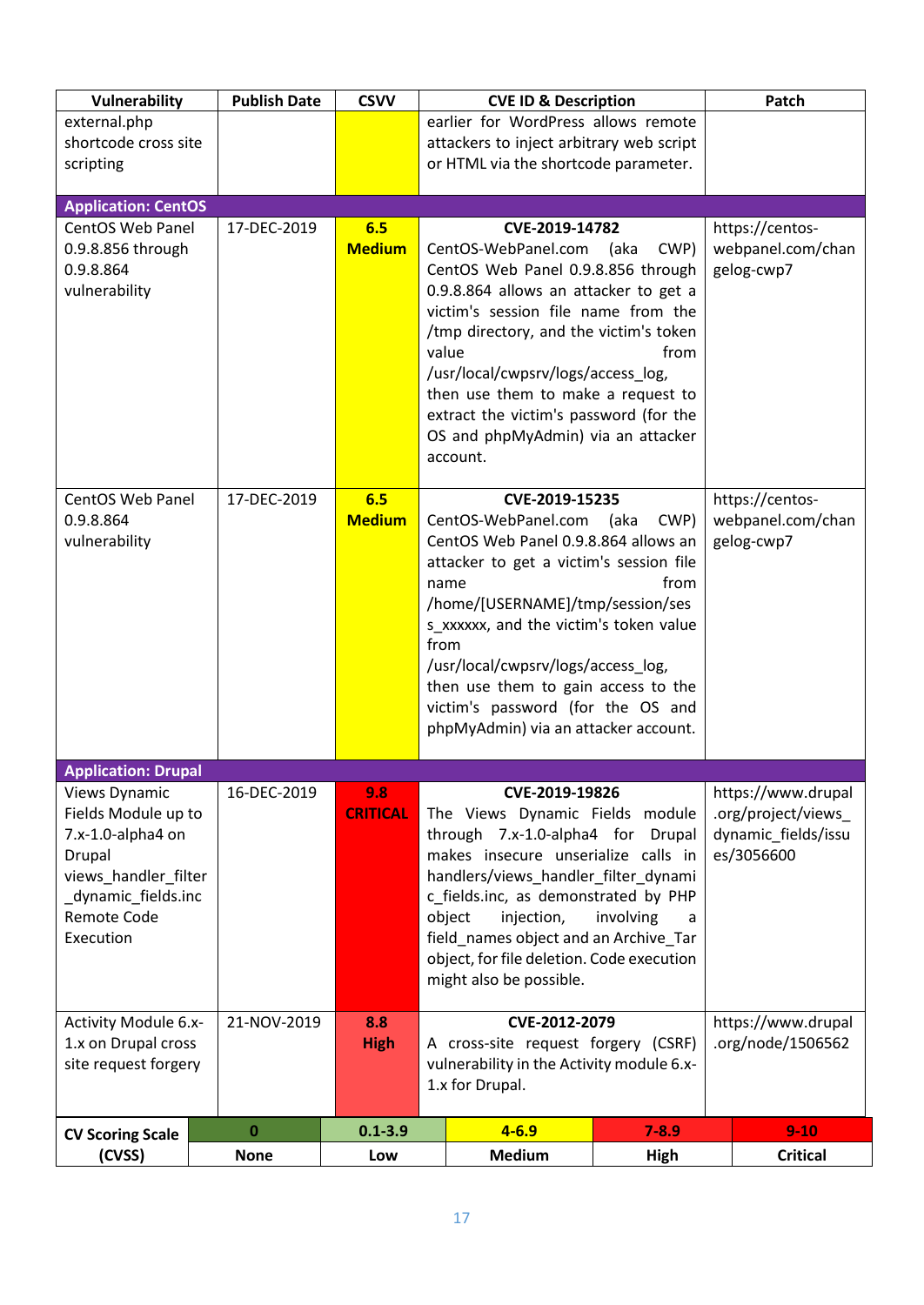| Vulnerability                                                                                        | <b>Publish Date</b>     | <b>CSVV</b>          |                                                                                                                                                                                                                                                                                                                 | <b>CVE ID &amp; Description</b>                                                                                                                                                                                                                                                                                                                                                                                     |                                                                                                                                   | Patch                                                                      |
|------------------------------------------------------------------------------------------------------|-------------------------|----------------------|-----------------------------------------------------------------------------------------------------------------------------------------------------------------------------------------------------------------------------------------------------------------------------------------------------------------|---------------------------------------------------------------------------------------------------------------------------------------------------------------------------------------------------------------------------------------------------------------------------------------------------------------------------------------------------------------------------------------------------------------------|-----------------------------------------------------------------------------------------------------------------------------------|----------------------------------------------------------------------------|
| Drupal<br>7.0/7.1/7.2/7.3/7.4                                                                        | 15-NOV-2019             | 7.5<br><b>HIGH</b>   |                                                                                                                                                                                                                                                                                                                 | CVE-2011-2726<br>An access bypass issue was found in                                                                                                                                                                                                                                                                                                                                                                |                                                                                                                                   | Upgrading to<br>version 7.5                                                |
| File Upload directory<br>traversal                                                                   |                         |                      |                                                                                                                                                                                                                                                                                                                 | Drupal 7.x before version 7.5. If a<br>Drupal site has the ability to attach File<br>upload fields to any entity type in the<br>system or has the ability to point<br>individual File upload fields to the<br>private file directory in comments, and<br>the parent node is denied access, non-<br>privileged users can still download the<br>file attached to the comment if they<br>know or guess its direct URL. |                                                                                                                                   | https://www.drupal<br>.org/node/1231510                                    |
| <b>Ckeditor Module</b><br>7.x-1.4 on Drupal                                                          | 13-NOV-2019             | 7.5<br><b>HIGH</b>   |                                                                                                                                                                                                                                                                                                                 | CVE-2011-4972<br>hook_file_download in the CKEditor                                                                                                                                                                                                                                                                                                                                                                 |                                                                                                                                   | https://drupal.org/n<br>ode/1337006                                        |
| hook_file_download<br><b>Request information</b><br>disclosure                                       |                         |                      |                                                                                                                                                                                                                                                                                                                 | module 7.x-1.4 for Drupal does not<br>properly restrict access to private files,<br>which allows remote attackers to read<br>private files via a direct request.                                                                                                                                                                                                                                                    |                                                                                                                                   |                                                                            |
| <b>SVG Sanitizer</b><br>Module up to 8.x-<br>1.0-alpha1 on<br>Drupal denial of<br>service            | 11-NOV-2019             | 7.5<br><b>HIGH</b>   |                                                                                                                                                                                                                                                                                                                 | CVE-2019-18856<br>A Denial Of Service vulnerability exists<br>in the SVG Sanitizer module through<br>8.x-1.0-alpha1 for Drupal because<br>access to external resources with an<br>SVG use element is mishandled.                                                                                                                                                                                                    |                                                                                                                                   | https://git.drupalco<br>de.org/project/svg<br>sanitizer/commit/e1<br>b0666 |
| <b>Views Builk</b><br><b>Operations Module</b><br>up to 6.x-1.0 on<br>Drupal cross site<br>scripting | 25-NOV-2019             | 6.1<br><b>MEDIUM</b> |                                                                                                                                                                                                                                                                                                                 | CVE-2011-3373<br>Drupal Views Builk Operations (VBO)<br>module 6.x-1.0 through 6.x-1.10 does<br>not properly escape the vocabulary<br>help when the vocabulary has had user<br>tagging enabled and the "Modify node<br>taxonomy terms" action is used. A<br>remote attacker could provide a<br>specially-crafted URL that could lead to<br>cross-site scripting (XSS) attack.                                       |                                                                                                                                   | Upgrading the latest<br>version.                                           |
| <b>Application: Apache</b><br>Apache Tomcat:                                                         | 23-DEC-2019             | 9.8                  |                                                                                                                                                                                                                                                                                                                 | CVE-2019-17563                                                                                                                                                                                                                                                                                                                                                                                                      |                                                                                                                                   | - Upgrade to Apache                                                        |
| Low: Session fixation                                                                                |                         | <b>CRITICAL</b>      | When using FORM authentication with<br>Apache Tomcat 9.0.0.M1 to 9.0.29,<br>8.5.0 to 8.5.49 and 7.0.0 to 7.0.98<br>there was a narrow window where an<br>attacker could perform a session<br>fixation attack. The window was<br>considered too narrow for an exploit<br>to be practical but, erring on the side |                                                                                                                                                                                                                                                                                                                                                                                                                     | Tomcat 9.0.30 or<br>later<br>- Upgrade to Apache<br>Tomcat 8.5.50 or<br>later<br>- Upgrade to Apache<br>Tomcat 7.0.99 or<br>later |                                                                            |
| <b>CV Scoring Scale</b><br>(CVSS)                                                                    | $\bf{0}$<br><b>None</b> | $0.1 - 3.9$<br>Low   |                                                                                                                                                                                                                                                                                                                 | $4 - 6.9$<br><b>Medium</b>                                                                                                                                                                                                                                                                                                                                                                                          | $7 - 8.9$<br><b>High</b>                                                                                                          | $9 - 10$<br><b>Critical</b>                                                |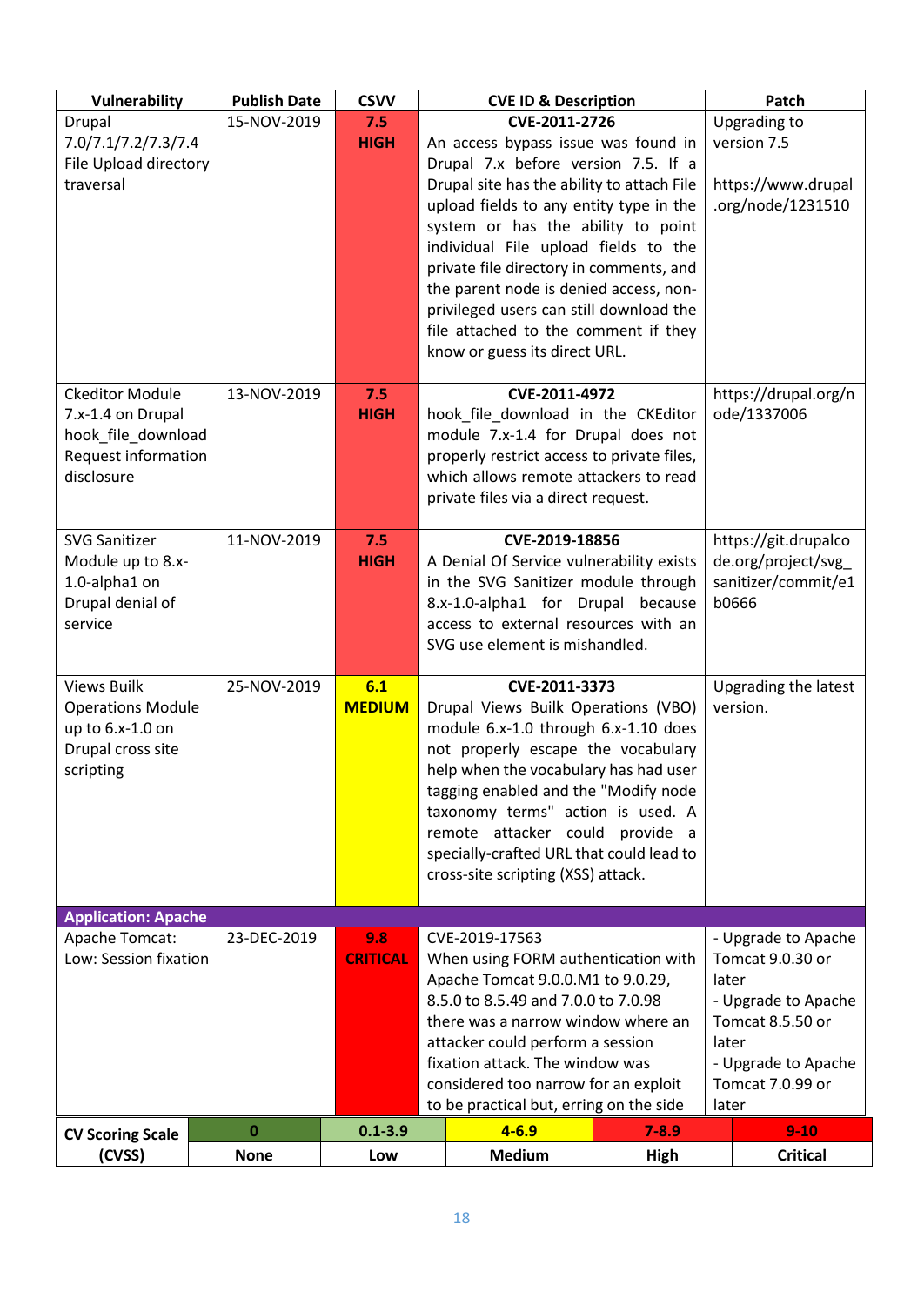| Vulnerability                       | <b>Publish Date</b> | <b>CSVV</b>            | <b>CVE ID &amp; Description</b>                                                  |                | Patch                                       |
|-------------------------------------|---------------------|------------------------|----------------------------------------------------------------------------------|----------------|---------------------------------------------|
|                                     |                     |                        | of caution, this issue has been treated<br>as a security vulnerability.          |                | https://lists.apache.<br>org/thread.html/8b |
|                                     |                     |                        |                                                                                  |                | 4c1db8300117b28a<br>0f3f743c0b9e3f964       |
|                                     |                     |                        |                                                                                  |                | 687a690cdf9662a88                           |
|                                     |                     |                        |                                                                                  |                | 4bbd%40%3Cannou<br>nce.tomcat.apache.       |
|                                     |                     |                        |                                                                                  |                | org%3E                                      |
| Apache<br>SpamAssassin up to        | 12-DEC-2019         | 9.8<br><b>CRITICAL</b> | CVE-2018-11805<br>In Apache SpamAssassin before 3.4.3,                           |                | Upgrading to<br>version 3.4.3               |
| 3.4.2 CF File                       |                     |                        | nefarious CF files can be configured to                                          |                | https://svn.apache.                         |
| privilege escalation                |                     |                        | run system commands without any<br>output or errors. With this, exploits can     |                | org/repos/asf/spam<br>assassin/branches/3   |
|                                     |                     |                        | be injected in a number of scenarios. In                                         |                | .4/build/announcem                          |
|                                     |                     |                        | addition to upgrading to SA 3.4.3, we<br>recommend that users should only use    |                | ents/3.4.3.txt                              |
|                                     |                     |                        | update channels or 3rd party .cf files                                           |                |                                             |
|                                     |                     |                        | from trusted places.                                                             |                |                                             |
| Apache Olingo up to                 | 04-DEC-2019         | 9.8                    | CVE-2019-17556                                                                   |                | https://mail-                               |
| 4.6.0 Public API<br>AbstractService |                     | <b>CRITICAL</b>        | Apache Olingo versions 4.0.0 to 4.6.0<br>the<br>AbstractService<br>provide       | class,         | archives.apache.org<br>/mod_mbox/olingo-    |
| privilege escalation                |                     |                        | which<br>public<br>is                                                            | API,<br>uses   | user/201912.mbox/                           |
|                                     |                     |                        | ObjectInputStream and doesn't check<br>classes being deserialized.               | - If<br>an     | %3CCAGSZ4d4vbSYa<br>Vh3aUWAvcVHK2qc         |
|                                     |                     |                        | attacker can feed malicious metadata                                             |                | FxxCZd3WAx3xbwZ                             |
|                                     |                     |                        | to the class, then it may result in<br>running attacker's code in the worse      |                | XskPX8nw%40mail.g<br>mail.com%3E            |
|                                     |                     |                        | case.                                                                            |                |                                             |
| Apache Solr<br>8.1.1/8.2.0          | 18-NOV-2019         | 9.8<br><b>CRITICAL</b> | CVE-2019-12409<br>The 8.1.1 and 8.2.0 releases of Apache                         |                | https://lists.apache.<br>org/thread.html/66 |
| <b>Configuration File</b>           |                     |                        | Solr contain an insecure setting for the                                         |                | 40c7e370fce2b74e4                           |
| solr.in.sh privilege<br>escalation  |                     |                        | ENABLE REMOTE JMX OPTS<br>configuration option in the default                    |                | 66a605a46244ccc40<br>666ad9e3064a4e04       |
|                                     |                     |                        | solr.in.sh configuration file shipping                                           |                | a85d@%3Csolr-                               |
|                                     |                     |                        | with Solr. If you use the default<br>solr.in.sh file from the affected           |                | user.lucene.apache.<br>org%3E               |
|                                     |                     |                        | releases, then JMX monitoring will be                                            |                |                                             |
|                                     |                     |                        | enabled and exposed on RMI_PORT<br>(default=18983),                              | without<br>any |                                             |
|                                     |                     |                        | authentication. If this port is opened                                           |                |                                             |
|                                     |                     |                        | for inbound traffic in your firewall, then<br>anyone with network access to your |                |                                             |
|                                     |                     |                        | Solr nodes will be able to access JMX,                                           |                |                                             |
|                                     |                     |                        | which may in turn allow them to<br>upload malicious code for execution on        |                |                                             |
|                                     |                     |                        | the Solr server.                                                                 |                |                                             |
|                                     | $\pmb{0}$           | $0.1 - 3.9$            | $4 - 6.9$                                                                        | $7 - 8.9$      | $9 - 10$                                    |
| <b>CV Scoring Scale</b><br>(CVSS)   | <b>None</b>         | Low                    | <b>Medium</b>                                                                    | High           | <b>Critical</b>                             |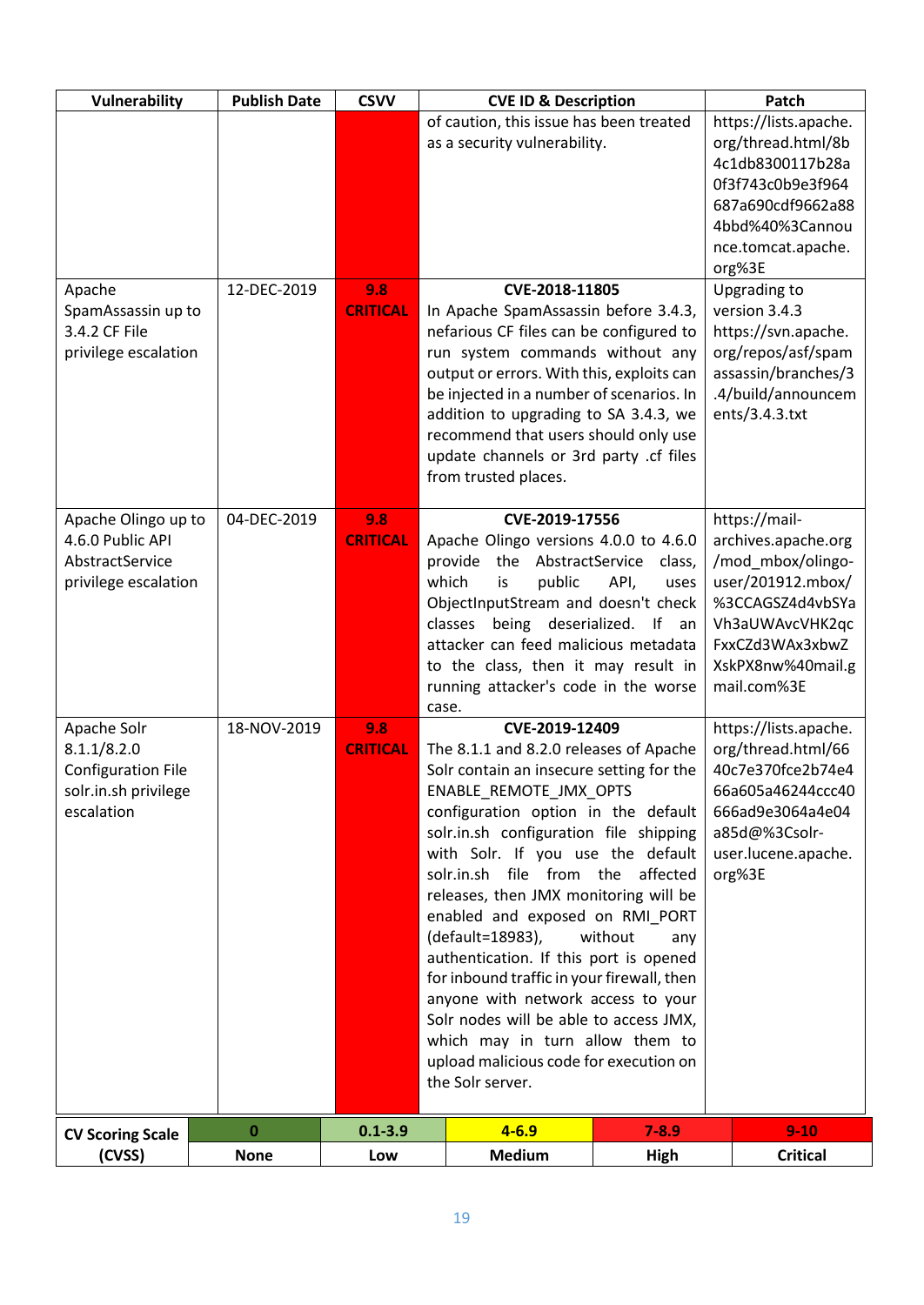| Vulnerability                            | <b>Publish Date</b> | <b>CSVV</b>            | <b>CVE ID &amp; Description</b>                                              | Patch                                   |
|------------------------------------------|---------------------|------------------------|------------------------------------------------------------------------------|-----------------------------------------|
| Apache Xerces-C                          | 18-DEC-2019         | 7.5                    | CVE-2018-1311                                                                | https://marc.info/?l                    |
| use-after-free                           |                     | <b>High</b>            | The Apache Xerces-C 3.0.0 to 3.2.2 XML                                       | =xerces-c-                              |
| vulnerability                            |                     |                        | parser contains a use-after-free error                                       | users&m=15765384                        |
| processing external                      |                     |                        | triggered during the scanning of                                             | 0106914&w=2                             |
| <b>DTD</b>                               |                     |                        | external DTDs. This flaw has not been                                        |                                         |
|                                          |                     |                        | addressed in the maintained version of                                       |                                         |
|                                          |                     |                        | the library and has no current                                               |                                         |
|                                          |                     |                        | mitigation other than to disable DTD<br>processing. This can be accomplished |                                         |
|                                          |                     |                        | via the DOM using a standard parser                                          |                                         |
|                                          |                     |                        | feature, or via SAX using the                                                |                                         |
|                                          |                     |                        | XERCES_DISABLE_DTD<br>environment                                            |                                         |
|                                          |                     |                        | variable.                                                                    |                                         |
|                                          |                     |                        |                                                                              |                                         |
| Apache Spam                              | 12-DEC-2019         | 7.5                    | CVE-2019-12420                                                               | Upgrading to                            |
| Assassin up to 3.4.2                     |                     | <b>High</b>            | In Apache Spam Assassin before 3.4.3,                                        | version 3.4.3                           |
| Message Resource                         |                     |                        | a message can be crafted in a way to                                         | https://lists.apache.                   |
| Exhaustion denial of                     |                     |                        | use excessive resources. Upgrading to                                        | org/thread.html/e3c<br>2367351286b77a74 |
| service                                  |                     |                        | SA 3.4.3 as soon as possible is the<br>recommended fix but details will not  | a082e2b66b793cce                        |
|                                          |                     |                        | be shared publicly.                                                          | efa7b6ea9dcd162db                       |
|                                          |                     |                        |                                                                              | 4c4b@ <dev.spamas< td=""></dev.spamas<> |
|                                          |                     |                        |                                                                              | sassin.apache.org>                      |
|                                          |                     |                        |                                                                              | https://svn.apache.                     |
|                                          |                     |                        |                                                                              | org/repos/asf/spam                      |
|                                          |                     |                        |                                                                              | assassin/branches/3                     |
|                                          |                     |                        |                                                                              | .4/build/announcem                      |
|                                          |                     |                        |                                                                              | ents/3.4.3.txt                          |
| Apache Shiro up to                       | 18-NOV-2019         | 7.5                    | CVE-2019-12422                                                               | https://lists.apache.                   |
| 1.4.1 Configuration                      |                     | <b>High</b>            | Apache Shiro before 1.4.2, when using                                        | org/thread.html/c9                      |
| <b>Cookie Padding</b>                    |                     |                        | me"<br>the<br>default<br>"remember                                           | db14cfebfb8e74205                       |
| weak encryption                          |                     |                        | configuration,<br>could<br>cookies<br>be                                     | 884ed2bf2e2b3079                        |
|                                          |                     |                        | susceptible to a padding attack.                                             | Oce24b7dde9191c8                        |
|                                          |                     |                        |                                                                              | 2572c@%3Cdev.shir                       |
|                                          |                     |                        |                                                                              | o.apache.org%3E                         |
| <b>Application: Joomla</b>               |                     |                        |                                                                              |                                         |
| Joomla CMS up to<br>3.9.13 Parameter sql | 17-DEC-2019         | 9.8<br><b>CRITICAL</b> | CVE-2019-19846<br>In Joomla! before 3.9.14, the lack of                      | Upgrade to version<br>3.9.14.           |
| injection                                |                     |                        | validation of configuration parameters                                       | https://developer.jo                    |
|                                          |                     |                        | used in SQL queries caused various SQL                                       | omla.org/security-                      |
|                                          |                     |                        | injection vectors.                                                           | centre/797-                             |
|                                          |                     |                        |                                                                              | 20191202-core-                          |
|                                          |                     |                        |                                                                              | various-sql-                            |
|                                          |                     |                        |                                                                              | injections-through-                     |
|                                          |                     |                        |                                                                              | configuration-                          |
|                                          |                     |                        |                                                                              | parameters                              |

| <b>CV Scoring Scale</b> |      | $0.1 - 3.9$ | <u>-0. .</u>  | 48.  | <b>A0</b><br><b>SOL</b><br>. . |
|-------------------------|------|-------------|---------------|------|--------------------------------|
| (CVSS)                  | None | LOW         | <b>Medium</b> | High | <b>Critical</b>                |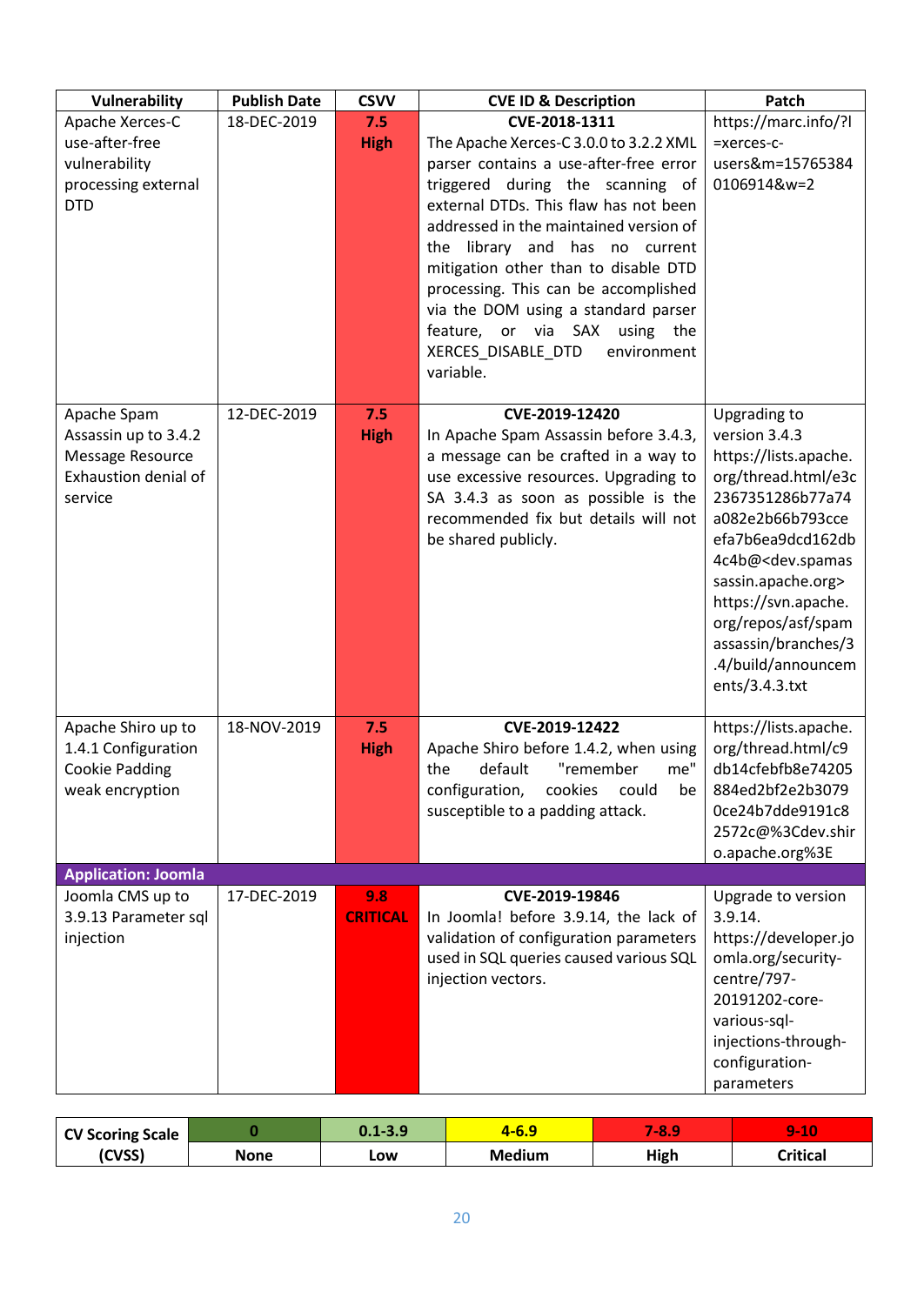| Vulnerability              | <b>Publish Date</b> | <b>CSVV</b>     | <b>CVE ID &amp; Description</b>                                                           |                                          | Patch               |
|----------------------------|---------------------|-----------------|-------------------------------------------------------------------------------------------|------------------------------------------|---------------------|
| verot.net                  | 04-DEC-2019         | 9.8             | CVE-2019-19634                                                                            |                                          | https://www.verot.  |
| class.upload up to         |                     | <b>CRITICAL</b> | CVE-2019-19576                                                                            |                                          | net/php_class_uplo  |
| 2.0.4 File Extension       |                     |                 | class.upload.php<br>in                                                                    | verot.net                                | ad.htm              |
| class.upload.php           |                     |                 | class.upload before 1.0.3 and 2.x                                                         |                                          |                     |
| privilege escalation       |                     |                 | before 2.0.4, as used in the K2                                                           |                                          |                     |
|                            |                     |                 | extension for Joomla! and                                                                 | other                                    |                     |
|                            |                     |                 | products, omits .phar from the set of<br>dangerous file extensions.                       |                                          |                     |
|                            |                     |                 |                                                                                           |                                          |                     |
| <b>Shack Forms Pro</b>     | 09-OCT-2019         | 9.8             | CVE-2019-17399                                                                            |                                          | https://www.joomla  |
| Extension up to            |                     | <b>CRITICAL</b> | The Shack Forms Pro extension before                                                      |                                          | shack.com/changelo  |
| 4.0.31 on Joomla           |                     |                 | 4.0.32 for Joomla! allows path traversal                                                  |                                          | g/shack-forms/      |
| <b>File Attachment</b>     |                     |                 | via a file attachment.                                                                    |                                          |                     |
| directory traversal        |                     |                 |                                                                                           |                                          |                     |
| ProJoom Smart Flash        | 18-NOV-2019         | 8.8             | CVE-2014-1214                                                                             |                                          |                     |
| Header up to 3.0.2         |                     | <b>HIGH</b>     | views/upload.php in the ProJoom                                                           |                                          |                     |
| on Joomla                  |                     |                 | Flash<br>Header<br>Smart                                                                  | (NovaSFH)                                |                     |
| views/upload.php           |                     |                 | component 3.0.2 and                                                                       | earlier for                              |                     |
| Filename privilege         |                     |                 | Joomla! allows remote attackers to                                                        |                                          |                     |
| escalation                 |                     |                 | upload and execute arbitrary files via a                                                  |                                          |                     |
|                            |                     |                 | crafted (1) dest parameter and (2)                                                        |                                          |                     |
|                            |                     |                 | arbitrary extension in the Filename                                                       |                                          |                     |
|                            |                     |                 | parameter.                                                                                |                                          |                     |
| <b>Application: VMware</b> |                     |                 |                                                                                           |                                          |                     |
| VMware                     | 20-NOV-2019         | 9.1             | CVE-2019-5541                                                                             |                                          | https://www.vmwar   |
| Workstation/Fusion         |                     | <b>CRITICAL</b> | VMware Workstation (15.x before                                                           |                                          | e.com/security/advi |
| e1000e Virtual             |                     |                 | 15.5.1) and Fusion (11.x before 11.5.1)                                                   |                                          | sories/VMSA-2019-   |
| Network Adapter            |                     |                 | out-of-bounds<br>contain<br>an                                                            | write                                    | 0021.html           |
| Out-of-Bounds              |                     |                 | vulnerability in the e1000e virtual                                                       |                                          |                     |
| memory corruption          |                     |                 | network<br>adapter.<br>exploitation of this issue may lead to                             | Successful                               |                     |
|                            |                     |                 | code execution on the host from the                                                       |                                          |                     |
|                            |                     |                 | guest or may allow attackers to create                                                    |                                          |                     |
|                            |                     |                 | a denial-of-service condition on their                                                    |                                          |                     |
|                            |                     |                 | own VM.                                                                                   |                                          |                     |
|                            |                     |                 |                                                                                           |                                          |                     |
| VMware                     | 20-NOV-2019         | 7.7             | CVE-2019-5540                                                                             |                                          | https://www.vmwar   |
| Workstation/Fusion         |                     | <b>High</b>     | VMware Workstation (15.x before                                                           | e.com/security/advi<br>sories/VMSA-2019- |                     |
| vmnetdhcp<br>information   |                     |                 | 15.5.1) and Fusion (11.x before 11.5.1)<br>contain an information disclosure<br>0021.html |                                          |                     |
| disclosure                 |                     |                 | vulnerability in vmnetdhcp. Successful                                                    |                                          |                     |
|                            |                     |                 | exploitation of this issue may allow an                                                   |                                          |                     |
|                            |                     |                 | attacker on a guest VM to disclose                                                        |                                          |                     |
|                            |                     |                 | sensitive<br>information<br>by<br>leaking                                                 |                                          |                     |
|                            |                     |                 |                                                                                           |                                          |                     |
|                            |                     |                 | memory from the host process.                                                             |                                          |                     |
| <b>CV Scoring Scale</b>    | $\bf{0}$            | $0.1 - 3.9$     | $4 - 6.9$                                                                                 | $7 - 8.9$                                | $9-10$              |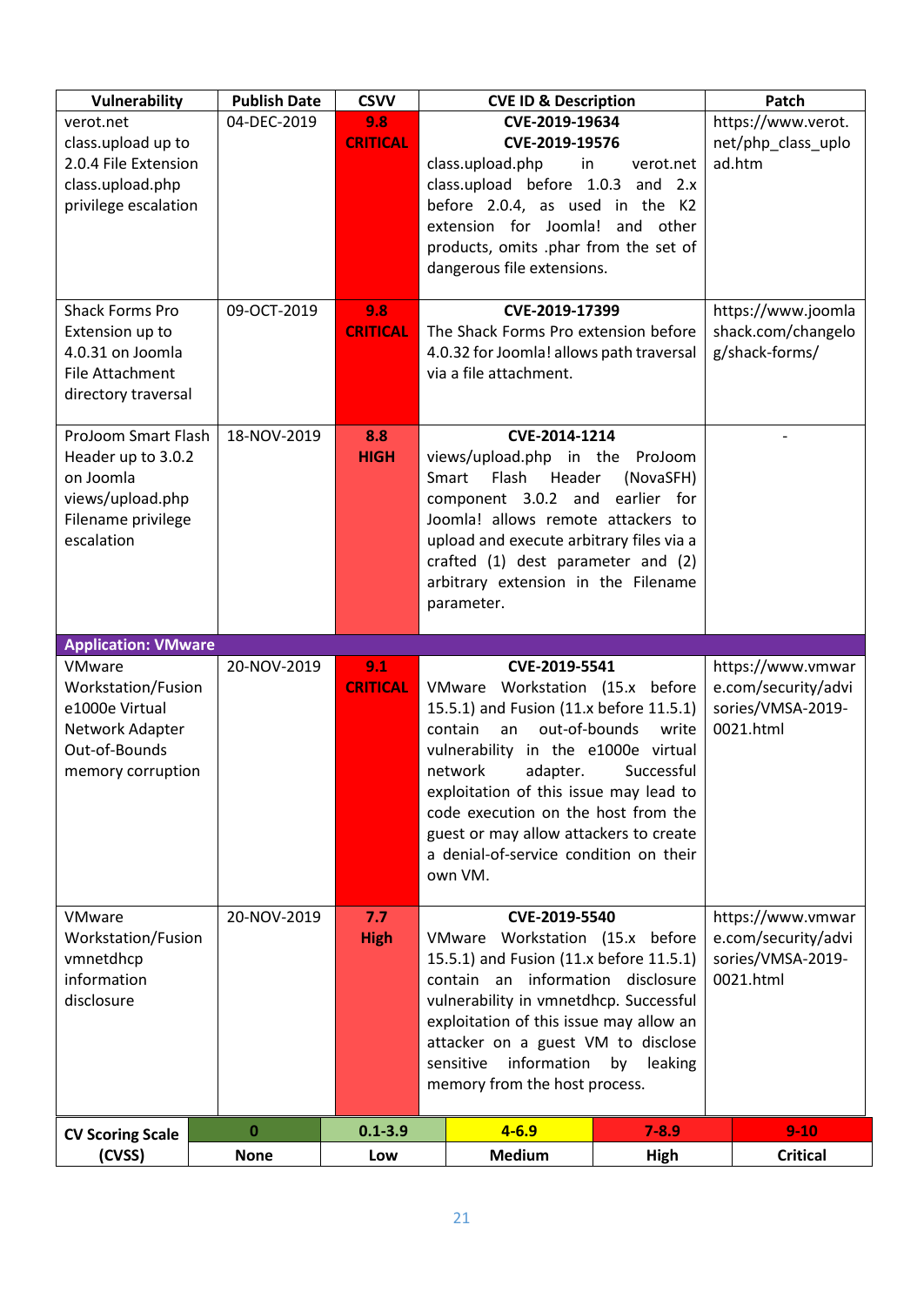| <b>Vulnerability</b>                                                                                | <b>Publish Date</b> | <b>CSVV</b>          | <b>CVE ID &amp; Description</b>                                                                                                                                                                                                                                                                                                                                                                                                                                                                                                                                                                                                                  |           | Patch                                                                                                                                 |
|-----------------------------------------------------------------------------------------------------|---------------------|----------------------|--------------------------------------------------------------------------------------------------------------------------------------------------------------------------------------------------------------------------------------------------------------------------------------------------------------------------------------------------------------------------------------------------------------------------------------------------------------------------------------------------------------------------------------------------------------------------------------------------------------------------------------------------|-----------|---------------------------------------------------------------------------------------------------------------------------------------|
| <b>VMware</b><br>Workstation/Fusion<br>RPC denial of service                                        | 20-NOV-2019         | 7.7<br><b>High</b>   | CVE-2019-5542<br>VMware Workstation (15.x before<br>15.5.1) and Fusion (11.x before 11.5.1)<br>contain<br>denial-of-service<br>a<br>vulnerability in the RPC handler.<br>Successful exploitation of this issue<br>may allow attackers with normal user<br>privileges to create a denial-of-service<br>condition on their own VM.                                                                                                                                                                                                                                                                                                                 |           | https://www.vmwar<br>e.com/security/advi<br>sories/VMSA-2019-<br>0021.html                                                            |
| <b>Application: PHP</b><br>phpfastcache up to                                                       | 12-DEC-2019         | 9.8                  | CVE-2019-16774                                                                                                                                                                                                                                                                                                                                                                                                                                                                                                                                                                                                                                   |           | Upgrading to                                                                                                                          |
| 5.1.2 Cookie Driver<br>privilege escalation                                                         |                     | <b>CRITICAL</b>      | In phpfastcache before 5.1.3, there is a<br>possible object injection vulnerability<br>in cookie driver.                                                                                                                                                                                                                                                                                                                                                                                                                                                                                                                                         |           | version 5.1.3<br>https://github.com/<br>PHPSocialNetwork/<br>phpfastcache/comm<br>it/c4527205cb7a402<br>b595790c74310791f<br>5b04a1a4 |
| suPHP up to 0.7.1<br>Source Highlighting<br>Code Execution                                          | 13-DEC-2019         | 7.8<br><b>High</b>   | CVE-2014-1867<br>suPHP before 0.7.2 source-highlighting<br>feature allows security bypass which<br>could lead to arbitrary code execution                                                                                                                                                                                                                                                                                                                                                                                                                                                                                                        |           | Upgrading to<br>version 0.7.2                                                                                                         |
| phpMyChat-Plus<br>1.98 Password Reset<br>URL pass_reset.php<br>pmc_username<br>cross site scripting | 20-DEC-2019         | 6.1<br><b>Medium</b> | CVE-2019-19908<br>phpMyChat-Plus 1.98 is vulnerable to<br>reflected XSS via JavaScript injection<br>into the password reset URL. In the<br>URL, the pmc_username parameter to<br>pass_reset.php is vulnerable.                                                                                                                                                                                                                                                                                                                                                                                                                                   |           |                                                                                                                                       |
| <b>Application: Backdrop CMS</b>                                                                    |                     |                      |                                                                                                                                                                                                                                                                                                                                                                                                                                                                                                                                                                                                                                                  |           |                                                                                                                                       |
| phpMyChat-Plus<br>1.98 Password Reset<br>URL pass_reset.php<br>pmc_username<br>cross site scripting | 20-DEC-2019         | 7.2<br><b>High</b>   | CVE-2019-19902<br>An issue was discovered in Backdrop<br>CMS 1.13.x before 1.13.5 and 1.14.x<br>before 1.14.2. It allows the upload of<br>entire-site<br>configuration<br>archives<br>through<br>the<br>user<br>interface<br>or<br>command line. It does not sufficiently<br>check uploaded archives for invalid<br>allowing<br>non-configuration<br>data,<br>scripts to potentially be uploaded to<br>the server. This issue is mitigated by<br>the fact that the attacker would be<br>required to have the "Synchronize,<br>import, and export configuration"<br>permission, a permission that only<br>trusted administrators should be given. |           | Upgrading to<br>version 1.13.5 or<br>1.14.2.<br>https://backdropcm<br>s.org/security/backd<br>rop-sa-core-2019-<br>016                |
| <b>CV Scoring Scale</b>                                                                             | $\bf{0}$            | $0.1 - 3.9$          | $4 - 6.9$                                                                                                                                                                                                                                                                                                                                                                                                                                                                                                                                                                                                                                        | $7 - 8.9$ | $9-10$                                                                                                                                |
| (CVSS)                                                                                              | <b>None</b>         | Low                  | <b>Medium</b>                                                                                                                                                                                                                                                                                                                                                                                                                                                                                                                                                                                                                                    | High      | <b>Critical</b>                                                                                                                       |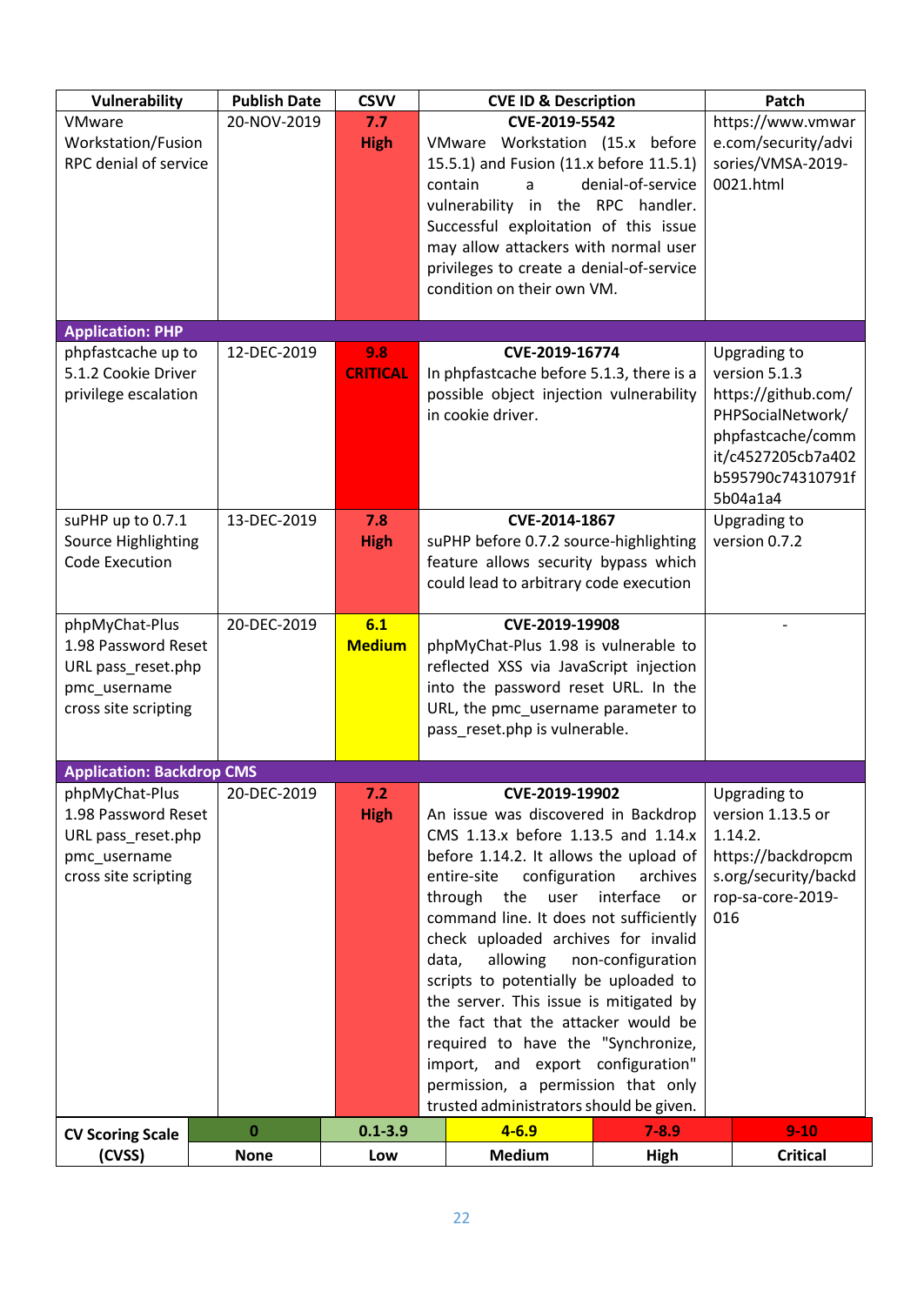| Vulnerability              | <b>Publish Date</b> | <b>CSVV</b> | <b>CVE ID &amp; Description</b>                                  | Patch                 |
|----------------------------|---------------------|-------------|------------------------------------------------------------------|-----------------------|
|                            |                     |             | Other measures in the product prevent                            |                       |
|                            |                     |             | the execution of PHP scripts, so                                 |                       |
|                            |                     |             | another server-side scripting language                           |                       |
|                            |                     |             | must be accessible on the server to                              |                       |
|                            |                     |             | execute code.                                                    |                       |
|                            |                     |             |                                                                  |                       |
| <b>Application: Contao</b> |                     |             |                                                                  |                       |
| Contao 4.0 through         | 17-DEC-2019         | 8.8         | CVE-2019-19745                                                   | Update to Contao      |
| 4.8.5 unrestricted         |                     | <b>High</b> | Contao 4.0 through 4.8.5 allows PHP                              | 4.4.46 or 4.8.6.      |
| file uploads               |                     |             | local file inclusion. A back end user with                       | https://contao.org/   |
|                            |                     |             | access to the form generator can                                 | en/security-          |
|                            |                     |             | upload arbitrary files and execute them                          | advisories/unrestrict |
|                            |                     |             | on the server.                                                   | ed-file-uploads.html  |
| <b>Application: Google</b> |                     |             |                                                                  |                       |
| Google Android             | 04-NOV-2019         | <b>High</b> | Multiple vulnerabilities have been                               | http://source.androi  |
|                            |                     |             | discovered in Google Android OS, the                             | d.com/security/bull   |
|                            |                     |             | most severe of which could allow for                             | etin/2019-11-         |
|                            |                     |             | arbitrary code execution within the                              | 01.html               |
|                            |                     |             | context of a privileged process. Details                         |                       |
|                            |                     |             | of these vulnerabilities are as follows:                         |                       |
|                            |                     |             | An arbitrary code vulnerability in                               |                       |
|                            |                     |             | Library. (CVE-2019-2201)                                         |                       |
|                            |                     |             | An information disclosure vulnerability                          |                       |
|                            |                     |             | in Kernel components. (CVE-2019-                                 |                       |
|                            |                     |             | 11833)                                                           |                       |
|                            |                     |             | Multiple arbitrary code vulnerabilities                          |                       |
|                            |                     |             | in System. (CVE-2019-2204, CVE-2019-                             |                       |
|                            |                     |             | 2205, CVE-2019-2206)                                             |                       |
|                            |                     |             | Multiple<br>elevation<br>οf<br>privilege                         |                       |
|                            |                     |             | vulnerabilities in Framework. (CVE-                              |                       |
|                            |                     |             | 2019-2192, CVE-2019-2193, CVE-2019-                              |                       |
|                            |                     |             | 2195, CVE-2019-2199)<br>Multiple<br>elevation<br>of<br>privilege |                       |
|                            |                     |             | vulnerabilities in Kernel components.                            |                       |
|                            |                     |             | (CVE-2019-2213, CVE-2019-2214, CVE-                              |                       |
|                            |                     |             | 2019-2215)                                                       |                       |
|                            |                     |             | Multiple<br>elevation<br>of<br>privilege                         |                       |
|                            |                     |             | vulnerabilities in Media framework.                              |                       |
|                            |                     |             | (CVE-2019-2202, CVE-2019-2203)                                   |                       |
|                            |                     |             | Multiple<br>elevation<br>of<br>privilege                         |                       |
|                            |                     |             | vulnerabilities in System. (CVE-2019-                            |                       |
|                            |                     |             | 2036, CVE-2019-2207, CVE-2019-2233)                              |                       |
|                            |                     |             | information<br>Multiple<br>disclosure                            |                       |
|                            |                     |             | vulnerabilities in Framework. (CVE-                              |                       |
|                            |                     |             | 2019-2196, CVE-2019-2197, CVE-2019-                              |                       |
|                            |                     |             | 2198, CVE-2019-2211)                                             |                       |

| <b>CV Scoring Scale</b> |      | $0.1 - 3.9$ | <u>-0.5</u>   | <b>T-81</b> | $\overline{\phantom{a}}$<br><b>START OF BUILDING</b> |
|-------------------------|------|-------------|---------------|-------------|------------------------------------------------------|
| (CVSS)                  | None | LOW         | <b>Medium</b> | High        | <b>Critical</b>                                      |